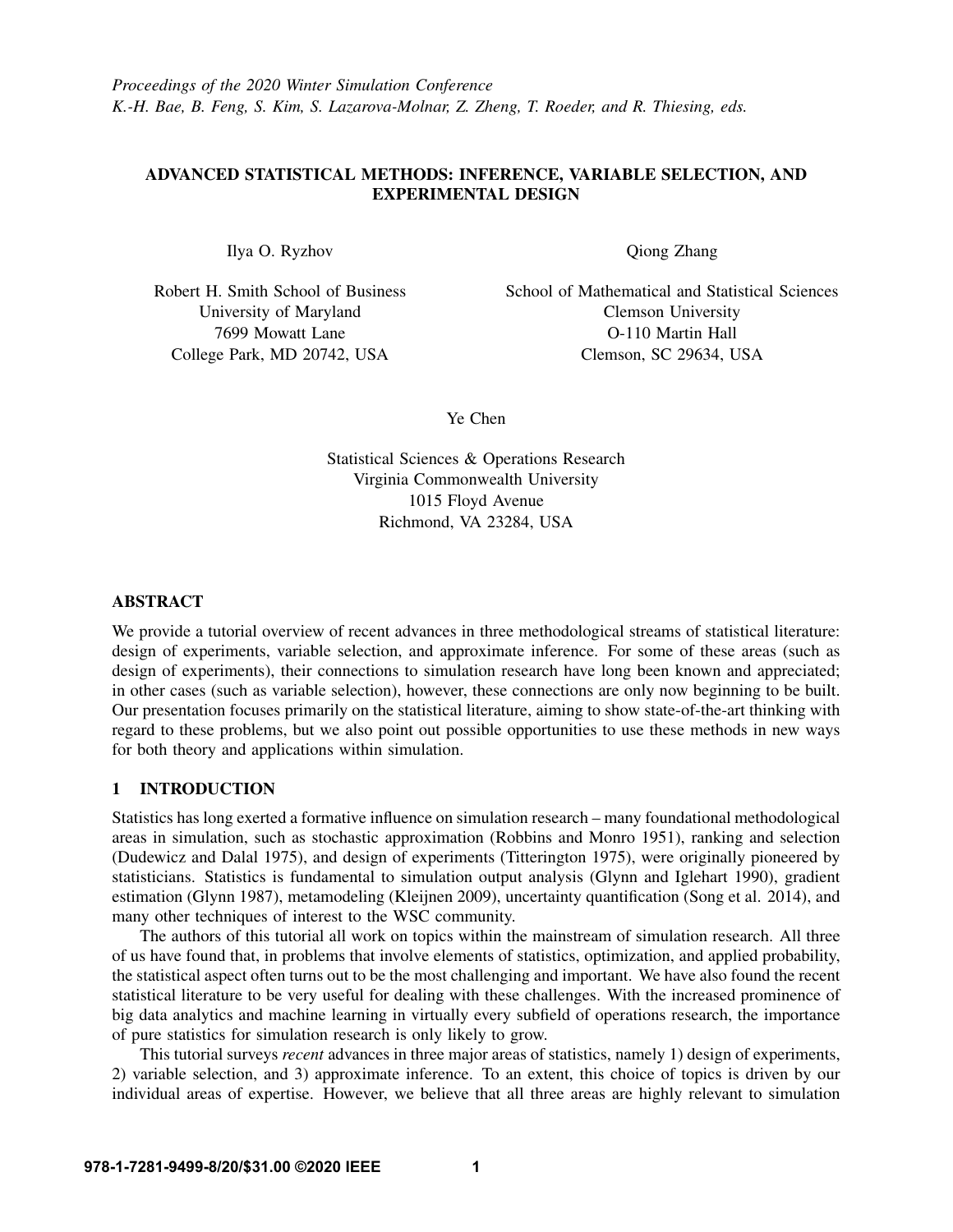research: thus, design of experiments is closely related to ranking and selection and simulation-based optimization [\(Hong and Nelson 2009\)](#page-12-3); variable selection is potentially applicable to the emerging area of simulation analytics [\(Jiang et al. 2020\)](#page-12-4); and approximate inference is broadly applicable to optimization under uncertainty when fast computation is required.

Because we focus on recent work, our presentation necessarily focuses more on statistical literature rather than simulation literature. While some of these statistical methods may be immediately applicable to existing, well-known problems in simulation, it is not necessarily our objective to show this here. In fact, in some cases, it may well be that some of these methods have not *yet* found their applications in the WSC community. We hope that these are exactly the cases where this tutorial will be the most useful, by helping to facilitate new streams of simulation research where these statistical ideas will be relevant.

In each of the main sections of the tutorial, we will aim to make connections between the material being presented and specific applications in simulation. However, we ask the reader to keep in mind that some of these may be only *potential* applications.

# 2 DESIGN OF EXPERIMENTS

In many branches of science and engineering, computer experiments on virtual systems are a critical tool for the study and analysis of complex physical processes. In this way, costly prototypes in the early design phase are replaced by simulations, providing considerable productivity gains. When conducting these experiments, the objectives often include 1) finding the input configuration that produces the most desirable outcome, and 2) estimating a performance measure over the input space. Usually, no explicit expression is available for the outcome as a function of the input, and running experiments can be computationally expensive, so it is necessary to efficiently allocate design points over the input space and use computationally inexpensive statistical models to emulate computer experiments.

Early developments in experimental design mostly focus on physical experiments. [Wu \(2015\)](#page-14-2) points out that the principles of designs of computer experiments are different from designs of physical experiments, and the three principles of blocking, replication, and randomization are inessential or irrelevant to the design of computer experiments. For deterministic computer models based on partial differential equations, it is often necessary to cover the experimental region with the design points, known as the "space-filling property." Below, we review three popular directions for constructing space-filling designs from the recent literature on deterministic computer models.

Classical experimental design techniques such as factorial design and response surface methodology are well-known in the simulation community [\(Kelton and Barton 2003;](#page-13-2) [Barton 2013\)](#page-11-0). More recently, it has become popular to allocate design points sequentially; however, as parallel processors become available to practitioners, the allocation of a relatively large batch of design points may become competitive in terms of utilizing this advanced computing resource [\(Nelson 2016;](#page-13-3) [Zhang et al. 2020\)](#page-14-3). Thus, the main ideas in designing "one-shot" experiments may also be useful in stochastic simulation. In addition, stochastic simulation requires initial replications to assess the simulation estimation error as mentioned in [Ankenman](#page-11-1) [et al. \(2010\);](#page-11-1) thus, the space-filling property is still useful to set up the base design before determining the number of replications [\(Ankenman et al. 2010;](#page-11-1) [Law 2017\)](#page-13-4). There may also be other similarities between stochastic simulation and certain types of deterministic experiments. For example, [Chen et al. \(2013\)](#page-12-5) study a stochastic simulation model with both quantitative and qualitative factors.

# 2.1 Optimal Space-Filling Designs

Under a fixed experimental budget *n*, the minimum of the distances between two points should be as large as possible to achieve better space-filling properties. [Johnson et al. \(1990\)](#page-12-6) proposed the maximin distance design as the solution to the optimization problem

<span id="page-1-0"></span>
$$
\max_{\mathbf{x}_1,\ldots,\mathbf{x}_n\in\mathcal{X}}\min_{i\neq j\in 1,\ldots,n}d(\mathbf{x}_i,\mathbf{x}_j),\tag{1}
$$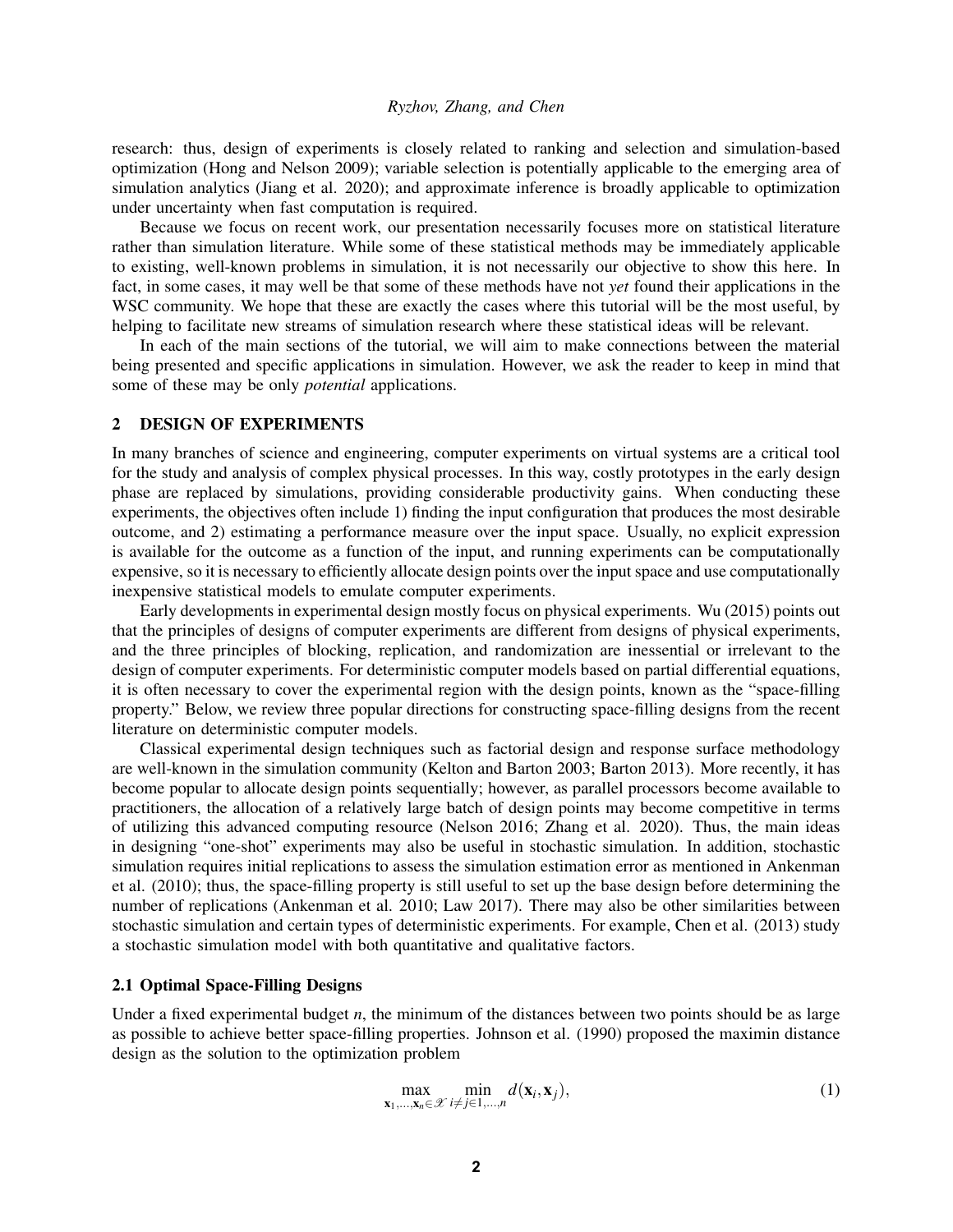where  $\mathbf{x}_i = (x_{i1}, \dots, x_{ip})$  is the *i*-th input point from the *p*-dimensional input space  $\mathcal{X}$ , and  $d(\cdot, \cdot)$  is the Euclidean distance between two input points. The minimum pointwise distance of a design is called the separation distance; this is the quantity maximized by the maximin design.

Problem [\(1\)](#page-1-0) is usually challenging to solve. [Morris and Mitchell \(1995\)](#page-13-5) develop an alternative design criterion

<span id="page-2-0"></span>
$$
\min_{\mathbf{x}_1,\ldots,\mathbf{x}_n\in\mathscr{X}}\left\{\sum_{i=1}^{n-1}\sum_{j=i+1}^n\frac{1}{d^k(\mathbf{x}_i,\mathbf{x}_j)}\right\}^{1/k},\tag{2}
$$

for some  $k > 0$ . If k is large enough, the resulting design achieves the maximin distance in [\(1\)](#page-1-0). However, the designs obtained from the maximin criterion are only space-filling in the entire space  $\mathscr X$ . To ensure good space-filling properties for all subspaces of  $\mathscr X$ , [Joseph et al. \(2015\)](#page-12-7) propose the maximum projection design to minimize

<span id="page-2-1"></span>
$$
\Phi(\mathbf{x}_1,\ldots,\mathbf{x}_n) = \left(\sum_{i=1}^{n-1} \sum_{j=i+1}^n \frac{1}{\prod_{l=1}^p (x_{il} - x_{jl})^2}\right)^{1/p},\tag{3}
$$

which is obtained by taking the expectation of the objective in [\(2\)](#page-2-0) with respect to the weight parameters in each dimension under a non-informative prior.

The above optimal space-filling designs are model-free, i.e., they do not rely on any statistical modeling assumptions on the output surface. Optimal space-filling designs can also be constructed based on models to improve the accuracy of the emulator for certain types of computer experiments. A widely used model for the outcome  $y(x)$  of an experiment is the Gaussian process (GP)

$$
y(\mathbf{x}) = \boldsymbol{\mu} + z(\mathbf{x}),
$$

where  $\mu$  is a deterministic mean, and  $z(\mathbf{x})$  is a mean-zero GP with variance  $\sigma^2$  and correlation function  $R(x, x')$ . The correlation function value  $R(x, x')$  decreases with the distance between x and x'. Under the GP setting, space-filling designs can be constructed to minimize the expected or the maximum prediction error over the input space  $\mathscr X$  [\(Sacks et al. 1989\)](#page-13-6). Also, [Shewry and Wynn \(1987\)](#page-13-7) develop the maximum entropy design obtained by maximizing the determinant of the correlation matrix in GP.

There are some connections between model-free and model-based designs. For example, when maximizing the determinant of the correlation matrix in a GP, the resulting maximum entropy designs [\(Shewry](#page-13-7) [and Wynn 1987\)](#page-13-7) tend to have smaller off-diagonal entries, i.e., the distance between different design points will be larger, thus meeting the maximin distance design criterion in  $(1)$ . As another example, [Joseph](#page-12-7) [et al. \(2015\)](#page-12-7) point out that the model-free maximum projection design criterion in [\(3\)](#page-2-1) can also be derived by minimizing the sum of the expected off-diagonal entries in the correlation function of GP under a non-informative prior.

#### 2.2 Latin Hypercube-Based Space-Filling Designs

Latin hypercube sampling is another important technique to achieve space-filling. An Latin hypercube design (LHD) of *n* runs  $\mathbf{x}_1, \dots, \mathbf{x}_n$  with *p* inputs in [0,1] can be constructed by

<span id="page-2-2"></span>
$$
\mathbf{x}_{i} = (x_{i1},...,x_{ip}) \text{ with } x_{ij} = \frac{\pi_{j}(i) - U_{ij}}{n}, \text{ for } 1 \le i \le n, 1 \le j \le p
$$
 (4)

where  $\pi_1, \ldots, \pi_p$  are independent permutations of  $1, \ldots, n$ , and each  $U_{ij}$  is an independent  $U[0, 1)$  random variable independent of the values  $\pi_j$ . As can be seen from [\(4\)](#page-2-2), LHDs are convenient to generate and can accommodate any number of factors. An LHD has maximum uniformity when projected onto any single dimension, known as the univariate stratification property. Figure [1](#page-3-0) displays two LHDs with four runs and two factors. In this figure, by dividing the input space [0,1] from either dimension into four equally spaced intervals, there is exactly one point located at each interval. In terms of estimating the mean performance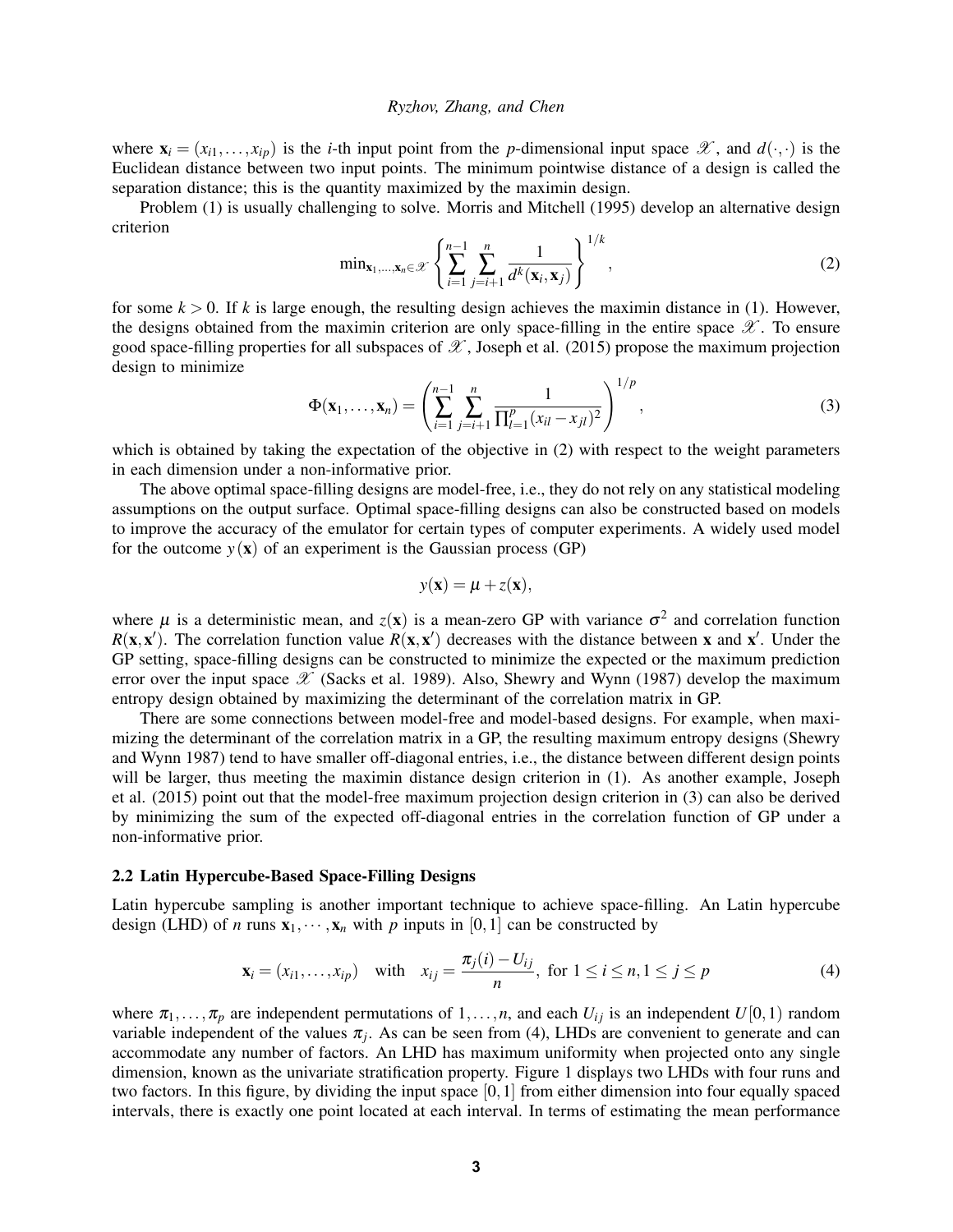

<span id="page-3-0"></span>Figure 1: LHDs with four runs and two factors. Left: a regular LHD generated by [\(4\)](#page-2-2); Right: an orthogonal array-based LHD with strength two from [\(Tang 1993\)](#page-14-4).

of computer experiments, an LHD can achieve smaller variance than i.i.d. samples [\(McKay et al. 1979;](#page-13-8) [Stein 1987\)](#page-14-5).

However, an LHD can not guarantee stratification over higher-dimensional spaces as shown in the left panel of Figure [1.](#page-3-0) Recent work has focused on improving the space-filling property of a regular LHD generated from [\(4\)](#page-2-2) using ideas from optimization; see, e.g., [Tang \(1993\),](#page-14-4) [Owen \(1994\),](#page-13-9) [Joseph and Hung](#page-12-8) [\(2008\).](#page-12-8) In particular, [Morris and Mitchell \(1995\)](#page-13-5) search from random LHDs to optimize the optimal space-filling criterion in [\(2\)](#page-2-0). The drawback of this type of design is that it is challenging to evaluate the optimality gap generated from heuristic optimization approaches. Also, from the algebraic perspective, [Tang \(1993\)](#page-14-4) uses orthogonal arrays to construct Latin hypercubes. Originating from an orthogonal array (OA) of size *n*, *p* dimensions, *s* levels and strength *t*, the resulting OA-based Latin hypercube designs also stratify each *t*-dimensional margin, which strengthens the one-dimensional stratification property of a regular LHD (as shown in the right panel of Figure [1\)](#page-3-0). The limitation is that OAs can not be constructed for any arbitrary combination of size and dimension. Therefore, the OA-based LHDs have this restriction to be applied to examples with any run size and number of input factors.

# 2.3 Designs With Special Structure

Optimal designs often require special structure motivated by practical considerations in the implementation of computer experiments. Such structure can occur in multi-fidelity computer experiments, sequential batched experimentation, and computer experiments with both qualitative and quantitative inputs.

Nested Latin hypercube designs [\(Qian 2009\)](#page-13-10) are proposed for experiments conducted through multifidelity computer models with different levels of accuracy. A nested Latin hypercube design can contain multiple layers. As shown in Figure [2,](#page-4-0) the first layer is an LHD containing four runs, the second layer adds four runs to construct an LHD with eight runs, and the third layer adds eight additional runs to construct an LHD with 16 runs. In practice, the smaller LHD can be used to conduct experiments on the high-fidelity computer model, which is typically more time-consuming, and the larger LHD is used for the cheaper low-fidelity model. Combining the experimental outcomes, variance reduction can be achieved on the estimation of mean performance. Nested designs can also be applied to sequential batched experimentation, which adds more runs of experiments step by step. Designs with a nested structure can also be constructed based on low discrepancy sequences, such as Sobol' sequences [\(Haaland and Qian 2010\)](#page-12-9).

Sliced LHDs [\(Qian 2012\)](#page-13-11) are proposed for computer experiments with both qualitative and quantitative factors. A sliced LHD contains multiple slices with equal runs, with each slice forming a small LHD, and the whole design forming a large LHD. The number of slices is equal to the total number of level combinations of the qualitative factors, and each slice can be allocated to the design of quantitative factors associated with each qualitative level. This design can also be used for parallelized computer experiments,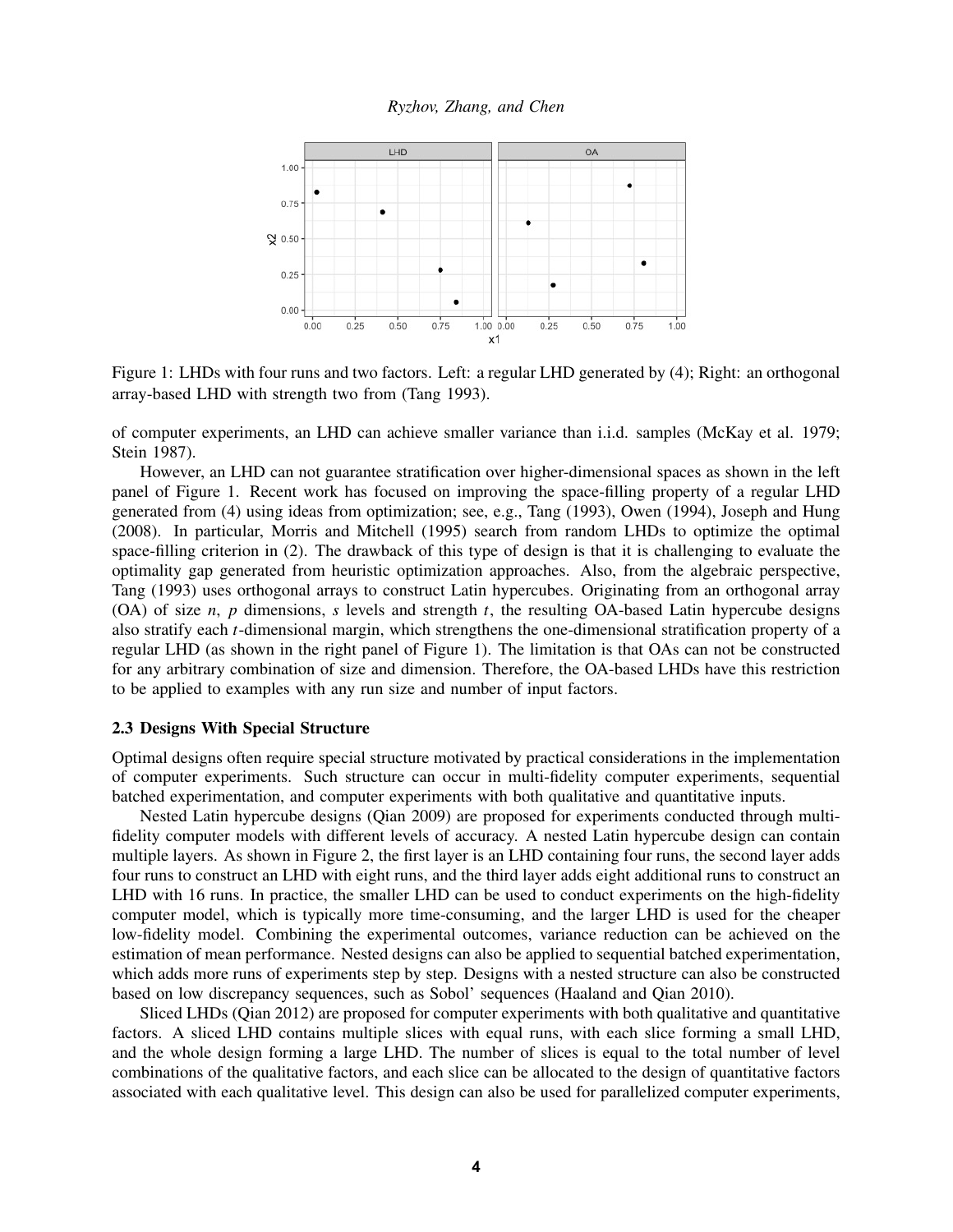

<span id="page-4-0"></span>Figure 2: Two dimensional projections of design points from a nested LHD with 16 runs, three factors, and three layers. Left: the first layer is an LHD with four runs; Middle: the second layer is an LHD with eight runs; Right: the third layer is an LHD with 16 runs.

and cross-evaluation of emulators for computer models [\(Zhang and Qian 2013\)](#page-14-6). Recent work has focused on improving the space-filling property of designs with special structure [\(He 2019;](#page-12-10) [Joseph et al. 2020;](#page-12-11) [Zhou et al. 2020\)](#page-14-7).

# <span id="page-4-3"></span>2.4 Optimal Designs For A/B Testing

A/B testing refers to the design and analysis of an experiment to compare to treatments applied to different experimental units. Large-scale A/B testing is widely implemented at technology companies such as Facebook, LinkedIn, and Netflix, to compare different algorithms, web designs, and other online products and services. In its simplest form, the experimental design problem is to determine the proportions of test units allocated to two options A and B to reduce the uncertainty of the comparison [\(Shahriari et al. 2015\)](#page-13-12), which is related to the optimal design literature.

Optimal designs can be developed based on the simple ordinary least-squares (OLS) regression model

<span id="page-4-1"></span>
$$
y = \beta^{\top} \mathbf{x} + \varepsilon,\tag{5}
$$

where *y* is an observed value ("response"),  $\mathbf{x} \in \mathbb{R}^p$  is a vector of data (or "features") describing the observation,  $\beta \in \mathbb{R}^p$  is a vector of (unknown) regression coefficients describing the effects of **x** on *y*, and ε is an independent zero-mean noise. Given *n* observations of the form (x*n*, *yn*), we estimate β by solving

<span id="page-4-2"></span>
$$
\theta_n^{OLS} = \arg\min_{\theta \in \mathbb{R}^p} \sum_{i=1}^n \left( y_i - \theta^\top \mathbf{x}_i \right)^2.
$$
 (6)

One can then formulate the objective of optimal design as a function of the covariance matrix of the estimated coefficients  $\theta_n^{OLS}$ . For example, the D-optimal design objective is defined as the determinant of the covariance matrix, and the  $D_a$ -optimal criterion is the determinant of the covariance matrix of a linear combination of  $\theta_n^{OLS}$  [\(Sinha 1970\)](#page-14-8).

Optimizing these criteria becomes quite challenging in the presence of additional covariates. If *p* is small, A and B options can simply be allocated by the stratification of each covariate, but this approach does not scale. Instead, one can use a model that treats the covariates as additive factors, as in

$$
y = \beta x + \mathbf{z}^\top \gamma + \varepsilon,\tag{7}
$$

where *y* is the outcome,  $x \in \{-1,1\}$  represents the allocation of A/B options,  $\beta$  is the treatment effect, **z** is a vector of covariates (including an intercept term) with coefficients  $\gamma$ , and  $\varepsilon$  is the error term. Under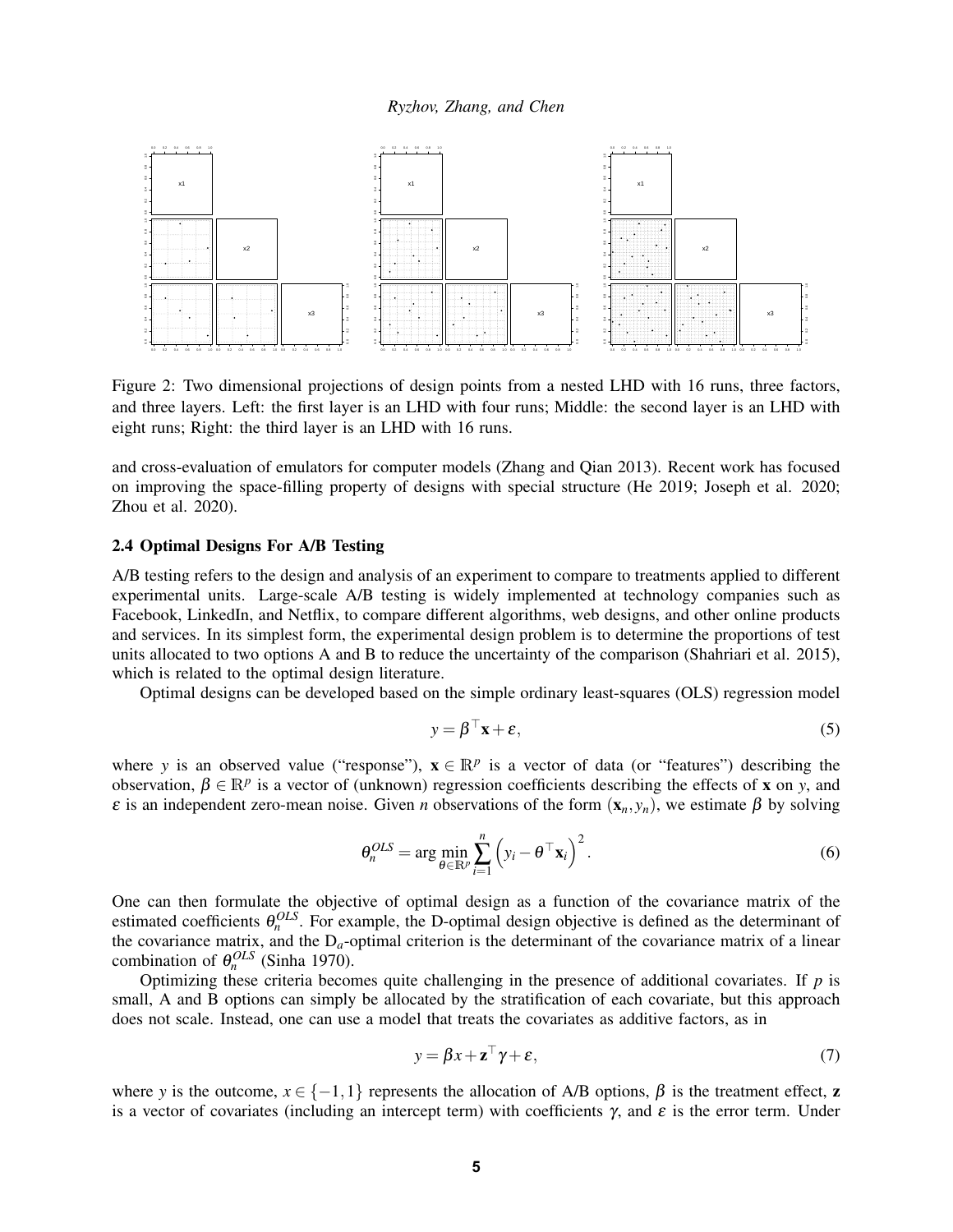this model setting, the accuracy of our comparison of A and B critically depends on the accuracy of our estimation of  $\beta$ .

One recent approach is a special case of  $D_a$ -optimal design that minimizes the variance of our estimate of β. Recently, [Bhat et al. \(2019\)](#page-11-2) have developed offline and online mathematical programming approaches to solve this problem. The literature on causal inference approaches the problem by balancing covariates, that is, dividing the test units into two or multiple groups with similar distributions of covariates between different groups. In particular, [Morgan and Rubin \(2012\)](#page-13-13) have proposed a rerandomization approach to reduce the Mahalanobis distance between the covariates of the two groups. This objective is equivalent to  $D_a$  optimal design under a linear model with additive treatment and covariate effect, so the covariate balancing problem can be considered in a unified framework [\(Kallus 2018\)](#page-12-12). [Zhang et al. \(2020\)](#page-14-9) consider optimal designs to improve the personalized decision of A and B options with application in precision medication. In the simulation literature, similar problems have been considered by, e.g., [Han et al. \(2016\)](#page-12-13) and [Shen et al. \(2017\),](#page-13-14) with the main distinction being that the objective optimized in these papers is economic rather than statistical; for example, one might design experiments to maximize the expected value of *y*, rather than minimizing a statistical criterion as in the experimental design literature.

There are also important special cases of this problem where the covariates represent network data, such as connections between users on Facebook or Twitter. Some specialized techniques have been developed for such settings. Randomized treatment allocations are proposed by [Xu et al. \(2015\)](#page-14-10) and [Basse and Airoldi](#page-11-3) [\(2018\)](#page-11-3) in order to reduce the effects of network correlation or to reduce the error of the estimated treatment effect. [Pokhilko et al. \(2019\)](#page-13-15) use a conditional autoregressive model to incorporate network structure, and develop a D-optimal design approach to A/B testing as an extension of the offline optimal design in [Bhat](#page-11-2) [et al. \(2019\)](#page-11-2) to the setting of social networks.

# 3 VARIABLE SELECTION

Let us now turn our attention to problems where the data are given, rather than designed. For illustrative purposes, we again consider the ordinary least-squares regression model [\(5\)](#page-4-1). If this model correctly describes the relationship between **x** and *y*, we will have  $\theta_n^{OLS} \to \beta$  (consistency of the OLS regression estimator) as  $n \to \infty$  under some mild conditions [\(Lai and Wei 1982\)](#page-13-16) on the sequence  $\{x_n\}_{n=1}^{\infty}$ .

There are, however, reasons not to use [\(6\)](#page-4-2) even when the model [\(5\)](#page-4-1) is believed to be accurate. Suppose that the number *p* of features is large, potentially even greater than the number *n* of observations. In such a case, [\(6\)](#page-4-2) no longer has a unique solution, so it is not possible to recover the effects of individual features. At the same time, it may be that most of these effects are zero, i.e., the size of the set  $\mathscr{A} = \{j \leq p : \beta_j \neq 0\}$ is very small relative to *p* (and smaller than *n*). In other words, we have a very large volume of data, but most of the data are not useful – they are simply obscuring a small number of important features.

Even if  $n > p$ , however, the same issue can arise. For example, pricing decisions at hotels are influenced by similar decisions at other hotels [\(Li et al. 2018\)](#page-13-17): thus, if there are  $m$  hotels, there are  $m^2 - m$  potential effects (large *p*). These effects can be estimated from user search histories at a travel aggregation website (large *n*). One can download enough data to ensure  $n > p$ , but any given hotel is most likely not influenced by all *m*−1 competitors; it is more likely that the main influences come from a few hotels with similar star rating or location.

Keeping uninformative features in the model will make it more difficult to obtain reliable estimates from [\(6\)](#page-4-2). First, these features will add noise, reducing the accuracy of our estimates of the important effects. Second, with more features, it becomes more likely that many of them will be strongly correlated, i.e., that we are essentially keeping track of multiple copies of the same effect, leading to degraded model performance. Finally, with large *p*, there is a risk of spurious correlation, meaning that, by random chance, some of the features appear to exhibit patterns that are not actually present in the data-generating process; in other words, we are more likely to falsely identify  $j \notin \mathcal{A}$  as being relevant [\(Fan et al. 2014\)](#page-12-14).

The methodology of *variable selection* seeks to recover  $\mathscr A$  and thereby obtain more accurate estimates of  $\beta_j$  for  $j \in \mathcal{A}$ . In the following, we will survey two different approaches to the problem: regularized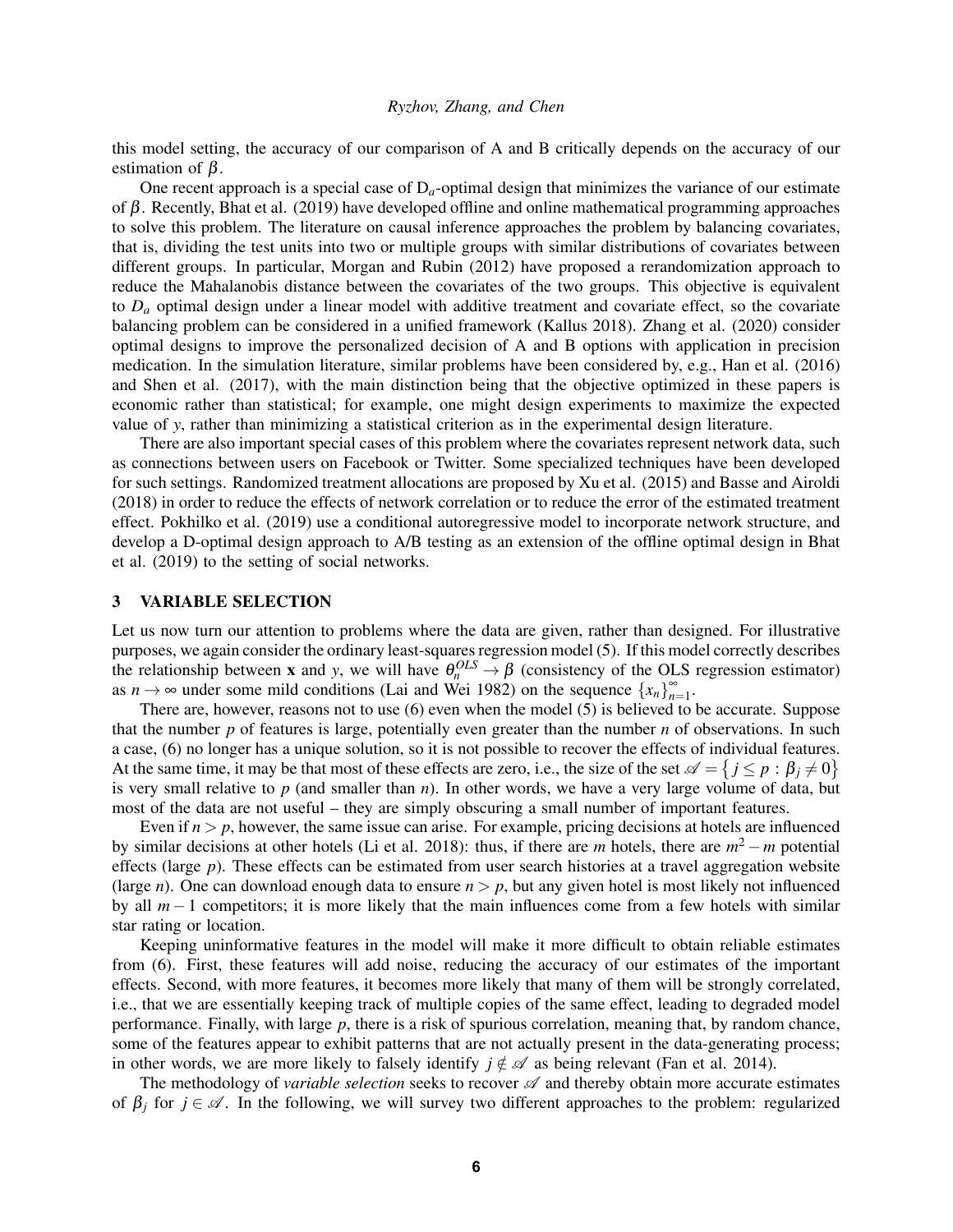estimation methods (Section [3.1\)](#page-6-0) that require assumptions such as [\(5\)](#page-4-1), and screening methods (Section [3.2\)](#page-7-0) that can be conducted before any estimation takes place. Before we proceed, we first comment on the relevance of this problem to the simulation community.

As of this writing, variable selection has only begun to enter the simulation literature through "simulation analytics" [\(Lin and Nelson 2016\)](#page-13-18). The main distinguishing characteristic of this problem class is that the "data" used to predict the performance of a simulated system may consist of the system's entire simulated trajectory [\(Nelson 2016\)](#page-13-3). For example, if we are simulating a complex service system over a long period of time, x may include the timestamp of every event that occurs, enabling a more granular analysis of the causes of long delays. At the same time, the fact that we can now store this volume of data does not mean that all of it is useful. For this reason, [Jiang et al. \(2020\)](#page-12-4) uses variable selection (Lasso, discussed in Section [3.1\)](#page-6-0) to reduce model size and improve prediction quality. We hope that the statistical tools surveyed here may be useful to researchers working on such problems.

### <span id="page-6-0"></span>3.1 Regularized Estimation Via the Lasso

Perhaps the best-known variable selection method is the Lasso, first introduced by [Tibshirani \(1996\).](#page-14-11) Returning to the linear regression model from [\(5\)](#page-4-1) we solve the modified estimation problem

<span id="page-6-1"></span>
$$
\theta_n^{Lasso} = \arg \min_{\theta \in \mathbb{R}^p} \sum_{i=1}^n \left( y_i - \theta^\top \mathbf{x}_i \right)^2 + \lambda \sum_{j=1}^p |\theta_j| \,. \tag{8}
$$

The second term in [\(8\)](#page-6-1) is a penalty incurred by assigning nonzero values to the coefficients  $\theta_j$ . Because the absolute value is not differentiable at zero, the Lasso penalty will tend to encourage setting  $\theta_i = 0$  rather than simply reducing the magnitudes. We thus make a tradeoff between a model that is more accurate (has lower squared error) in describing the given data vs. a more compact model with fewer nonzero coefficients. Because the two terms in [\(8\)](#page-6-1) do not have the same "units," a scaling parameter  $\lambda > 0$  controls the relative importance of the penalty term: as  $\lambda$  increases, the number of nonzero coefficients will shrink.

Letting  $\theta_n^{\text{Lasso}}(\lambda)$  be the solution to [\(8\)](#page-6-1) for a given  $\lambda$  value, the set

$$
\widehat{\mathscr{A}_n}(\lambda) = \left\{ j \leq p : \theta_{n,j}^{\text{Lasso}}(\lambda) \neq 0 \right\}
$$

tells us which variables have been selected by the method. Lasso performs selection and estimation simultaneously, since we also have numerical values  $\theta_{n,j}^{Lasso}(\lambda)$  for any  $j \in \mathcal{A}_n$ .

Although  $\theta_n^{Lasso}$  technically has higher squared error than the OLS estimator  $\theta_n^{OLS}$ , in practice the Lasso estimator will perform better out of sample. In fact this is one way to optimize the choice of  $\lambda$ . As is commonly done in machine learning [\(Hastie et al. 2009\)](#page-12-15), one partitions the available data into training and test sets, solves [\(8\)](#page-6-1) using only the training data, then evaluates the sum of squared errors incurred by this estimator on the *test* data. One can repeat this process for many values of  $\lambda \ge 0$  (which includes the OLS estimator as a special case) and select the value that produces the best results. As an alternative, if one does not wish to partition the data, one can also select  $\lambda$  to optimize an information criterion such as AIC or BIC [\(Zou et al. 2007\)](#page-14-12). For example, under the BIC (Bayesian Information Criterion), the optimal choice of  $\lambda$  is given by

$$
\lambda^* = \arg\min_{\lambda \geq 0} \sum_{i=1}^n \left( y_i - \left( \theta_n^{Lasso} (\lambda) \right)^{\top} \mathbf{x}_i \right)^2 + \left| \widehat{\mathscr{A}_n} (\lambda) \right| \log n.
$$

A rich theory is available for Lasso. It can be shown that the method recovers the true set  $\mathscr A$  of relevant features as  $n \to \infty$  [\(Zhao and Yu 2006\)](#page-14-13), even if p grows faster than n, and much of this theory carries over to countless extensions and generalizations of the Lasso concept. In general, one typically solves some variant of

<span id="page-6-2"></span>
$$
\theta_n^{Lasso} = \arg \min_{\theta \in \mathbb{R}^p} - \sum_{i=1}^n \log L(y_i; \mathbf{x}_i, \theta) + \lambda \sum_{j=1}^p |\theta_j|,
$$
\n(9)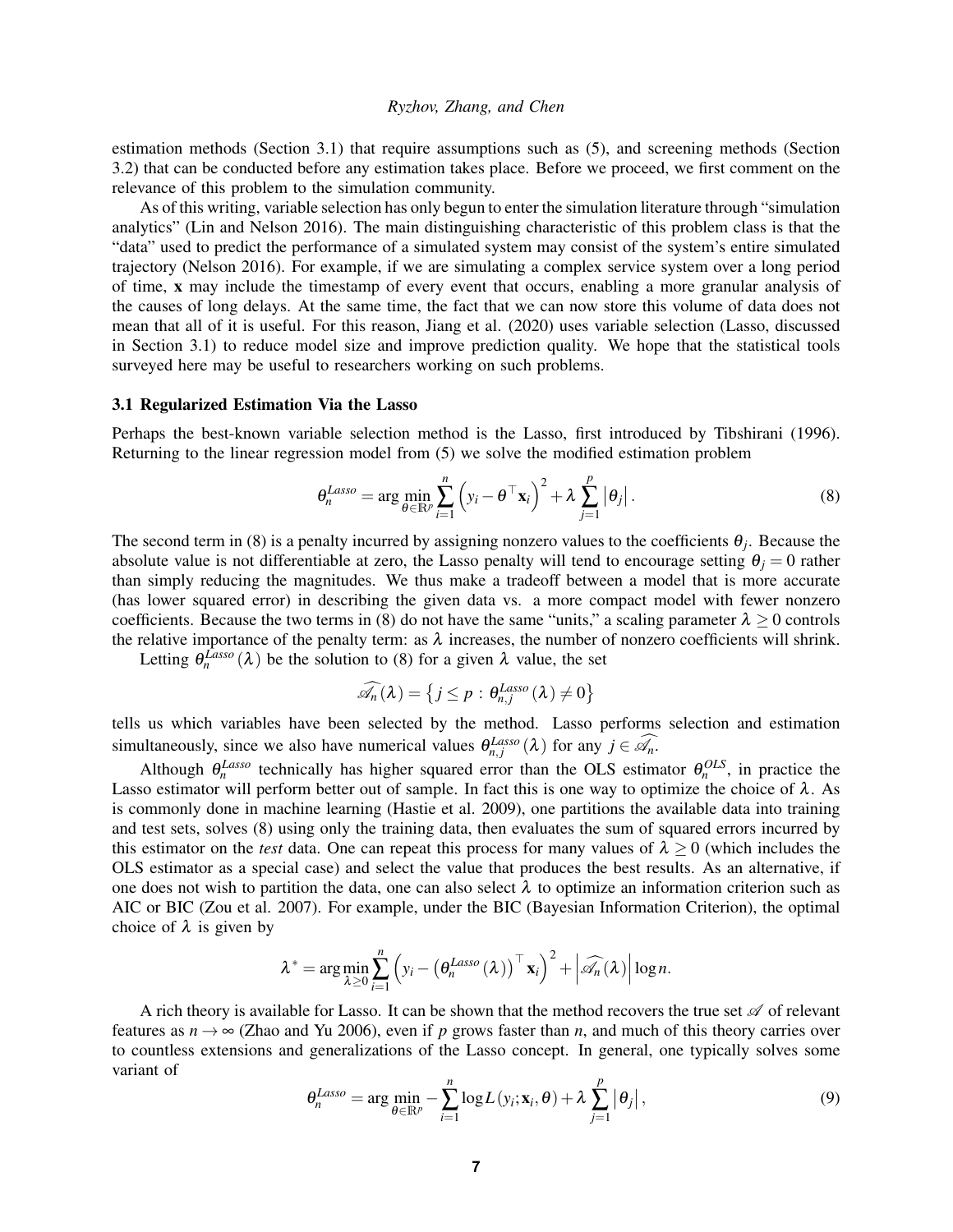where  $L(y; x, \theta)$  is the likelihood of observing *y* given the data x and model parameters  $\theta$ . This framework encompasses generalized linear models or GLMs [\(Van de Geer 2008\)](#page-14-14), which satisfy

<span id="page-7-1"></span>
$$
\mathbb{E}\left(y\right) = g\left(\beta^{\top}\mathbf{x}\right),\tag{10}
$$

where  $g$  is some user-specified nonlinear link function (such as the logistic function, if we wish to use a logistic regression model) and  $\beta$  is a vector of true parameters. There are other extensions to hazard rate estimation [\(Gaiffas and Guilloux 2012\)](#page-12-16), quantile estimation [\(Li et al. 2010\)](#page-13-19), panel data [\(Ibrahim et al.](#page-12-17) [2011\)](#page-12-17), nonparametric models [\(Huang et al. 2010\)](#page-12-18) and many other statistical techniques. One can also impose more detailed constraints on the selection set  $\mathscr{A}_n$ . For example, in the group Lasso method [\(Meier](#page-13-20) [et al. 2008\)](#page-13-20), the set  $\{1, ..., p\}$  of features is partitioned into disjoint groups  $G_1, ..., G_\ell$ , and [\(9\)](#page-6-2) becomes

$$
\theta_n^{Lasso} = \arg \min_{\theta \in \mathbb{R}^p} - \sum_{i=1}^n \log L(y_i; \mathbf{x}_i, \theta) + \lambda \sum_{l=1}^{\ell} \left( \sum_{j \in G_l} (\theta_j)^2 \right)^{\frac{1}{2}}.
$$
 (11)

This penalty structure has the effect of selecting (or not selecting) entire groups of features, so that  $j \in G_l$ is selected if and only if all other  $j' \in G_l$  are. This may be desirable in some applications: for example, *G<sup>l</sup>* may represent a categorical variable modeled as a set of dummy variables, and we may wish to either include every possible category in our model, or none of them.

Despite the power and versatility of the Lasso method, it is subject to several issues. First, as we have mentioned, [\(8\)](#page-6-1) and its variants attempt to perform selection and estimation simultaneously. This seems like an advantage, but the coefficients returned by Lasso are usually biased. The bias may be corrected by refitting a model of the desired type to the selected features [\(Belloni and Chernozhukov 2013\)](#page-11-4); for example, if we are in the setting of OLS regression, we first solve [\(8\)](#page-6-1) and then fit a new OLS model only to the features in  $\widehat{\mathscr{A}_n}$ .

Second, the Lasso penalty complicates computation, as can be seen from the OLS setting where  $\theta_n^{OLS}$ basis a closed-form expression, but  $\theta_n^{Lasso}$  does not. Fast computation of the Lasso estimator is an active area of research [\(Shi et al. 2010,](#page-14-15) [Yang and Zou 2015\)](#page-14-16), but, nonetheless, if we are working with a sufficiently complex class of models, it may not be practical to solve the Lasso problem when *n* and *p* are large. In such cases, it may be necessary to run Lasso on a small "subsample" bootstrapped from the large dataset [\(Kleiner et al. 2014\)](#page-13-21).

Finally, the Lasso concept inherently requires us to specify a model, such as linear regression in [\(8\)](#page-6-1) or a particular generalized linear model in [\(9\)](#page-6-2). If the model is misspecified to begin with, it does not make much sense to ask whether or not the "true" regression coefficients are zero; furthermore, in a practical application, we may wish to defer the choice of model until after the irrelevant features have been removed. If this is a concern, one may wish to consider an alternative to Lasso.

# <span id="page-7-0"></span>3.2 Model-Free Selection Via Sure Independence Screening

The concept of sure independence screening (SIS) was introduced by [Fan and Lv \(2008\).](#page-12-19) To illustrate it, let us return to the linear regression model of [\(5\)](#page-4-1). Given two vectors  $\mathbf{x}, \mathbf{y} \in \mathbb{R}^n$ , define

<span id="page-7-2"></span>
$$
\hat{C}(\mathbf{x}, \mathbf{y}) = \frac{1}{n-1} \sum_{i=1}^{n} \left( x_i - \frac{1}{n} \sum_{i'=1}^{n} x_{i'} \right) \left( y_i - \frac{1}{n} \sum_{i'=1}^{n} y_{i'} \right)
$$
(12)

and

<span id="page-7-3"></span>
$$
\hat{\rho}(\mathbf{x}, \mathbf{y}) = \frac{\hat{C}(\mathbf{x}, \mathbf{y})}{\sqrt{\hat{C}(\mathbf{x}, \mathbf{x}) \hat{C}(\mathbf{y}, \mathbf{y})}}.
$$
\n(13)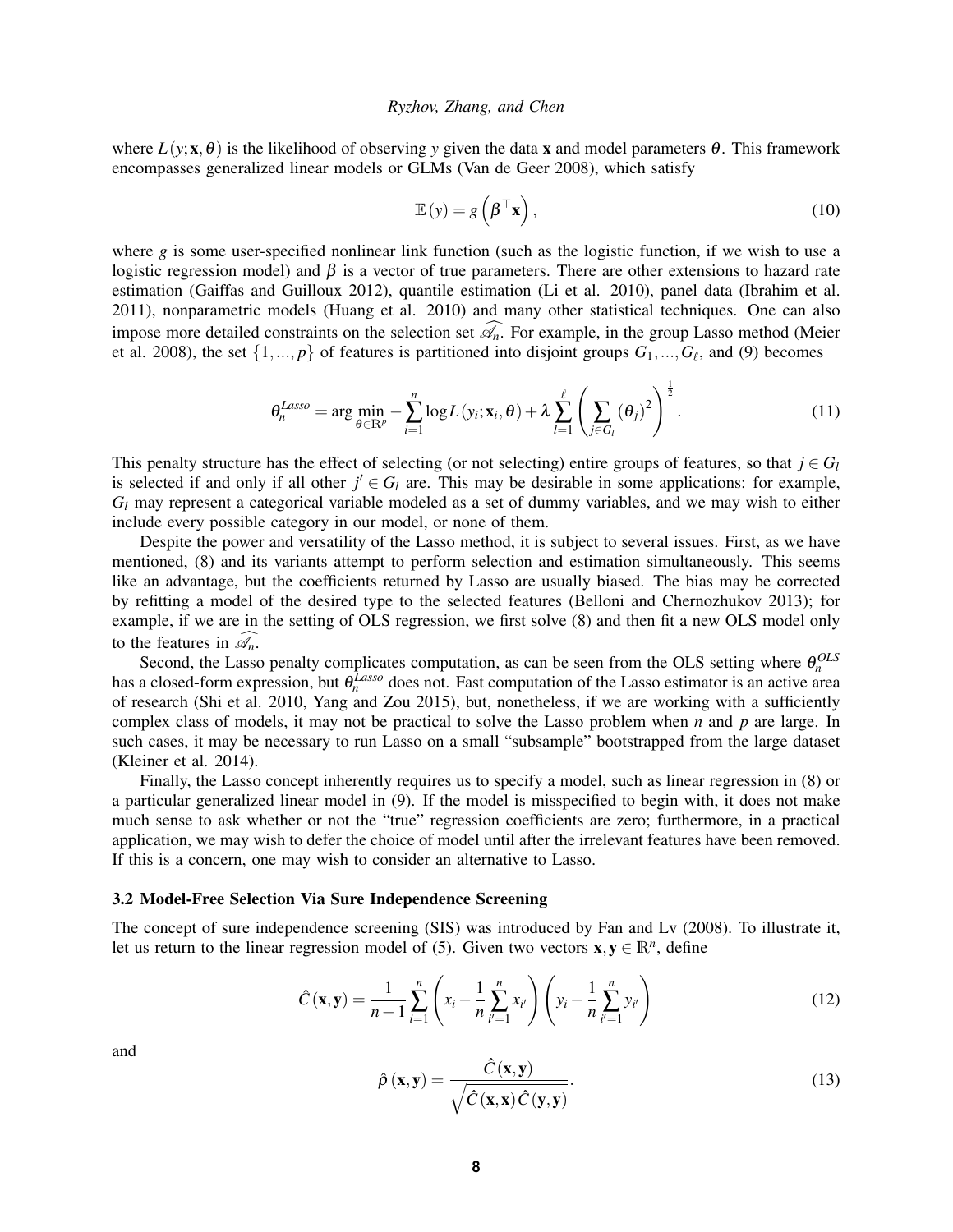Of course, these are just the usual estimators of covariance and correlation given *n* independent samples from a bivariate distribution. Now, for  $j = 1, ..., p$ , denote by  $\mathbf{x}_{\cdot,j} = (x_{1,j}, ..., x_{n,j})$  to be the vector of observed values for the *j*th feature only; similarly, let  $y = (y_1, ..., y_n)$  be the vector of observed responses. For some fixed  $0 < c \leq 1$ , the set

<span id="page-8-0"></span>
$$
\widehat{\mathscr{A}_n}(c) = \left\{ j \le p : \left| \widehat{\rho} \left( \mathbf{x}_{\cdot,j}, \mathbf{y} \right) \right| \ge c \right\} \tag{14}
$$

contains all the features selected by the SIS method. In words, we estimate the marginal correlation between the *j*th feature and the response, and remove the feature from our model if this quantity is below some pre-specified threshold *c*. Since correlation can be viewed as a weak measure of dependence, we are screening out any feature if the response does not (marginally) depend on it sufficiently strongly. The threshold *c* can be chosen in the same way as the regularization parameter  $\lambda$  in Lasso; unfortunately, no variable selection method is entirely tuning-free.

Once [\(14\)](#page-8-0) has been found, we are free to fit a model of our choice to the set  $\widehat{\mathscr{A}_n}(c)$  of selected features. This approach separates screening from estimation: strictly speaking, [\(14\)](#page-8-0) does not require us to assume an OLS regression model. The main theoretical guarantee (the so-called "sure screening property") proved in the SIS literature is of the form  $P(\mathscr{A} \subseteq \widehat{\mathscr{A}_n}) \to 1$  for large *n*, meaning that SIS is allowed to select false positives (report irrelevant features as being relevant). The idea is that the practitioner will first run SIS to reduce the size of the data (since SIS is exceptionally easy to implement), and only then select a model and possibly even conduct additional variable selection to remove the remaining false positives.

In reality, however, [\(14\)](#page-8-0) is not quite model-free, since covariance and correlation are accurate measures of dependence only when the relationship between x and *y* is linear. For that reason, [\(Fan and Lv 2008\)](#page-12-19) proves the sure screening property only under the assumption that the data are being generated by [\(5\)](#page-4-1). If we use a generalized linear model, as in [\(10\)](#page-7-1), [\(12\)](#page-7-2)-[\(13\)](#page-7-3) may no longer accurately identify the relevant features. In such a setting, [Fan and Song \(2010\)](#page-12-20) proposes the following approach. For the *j*th feature, we solve the marginal maximum likelihood problem

$$
\tilde{\theta}_j = \arg \max_{\theta_j} \sum_{i=1}^n \log L(y_i; x_{i,j}, \theta_j),
$$

that is, we fit a GLM of our chosen class, but only to the *j*th feature, with no other features present. One can then decide to select the feature or screen it out based on the magnitude  $|\tilde{\theta}_j|$  or perhaps the *p*-value returned by the GLM for this coefficient.

With the selection criterion thus redefined, the sure screening property can again be proved. Variants of the SIS concept, with different measures of marginal dependence customized to different model classes, were then developed for hazard rate estimation [\(Zhao and Li 2012\)](#page-14-17), nonparametric models [\(Fan et al.](#page-12-21) [2011\)](#page-12-21) and many other settings. Of particular interest to our discussion is the paper by [Li et al. \(2012\),](#page-13-22) which combined the SIS concept with a very general measure of dependence called "distance covariance," developed by Székely et al. (2007) and Székely and Rizzo (2009). Let *X* and *Y* be scalar random variables with respective characteristic functions  $\phi_X(t)$  and  $\phi_Y(t)$ , and let  $\phi_{X,Y}(s,t)$  be their joint characteristic function. The distance covariance between  $X$  and  $Y$  is given by

<span id="page-8-1"></span>
$$
\Delta(X,Y) = \left( \int |\phi_{X,Y}(s,t) - \phi_X(s)\phi_Y(t)|^2 \left( \pi^2 s^2 t^2 \right)^{-1} ds dt \right)^{\frac{1}{2}},
$$
\n(15)

and, correspondingly, the distance correlation (DC) is defined as

$$
\delta(X,Y) = \frac{\Delta(X,Y)}{\sqrt{\Delta(X,X)\Delta(Y,Y)}},
$$

by analogy with Pearson correlation. It is shown that [\(15\)](#page-8-1) equals zero if and only if *X* and *Y* are independent, which is *not* true for the classical covariance.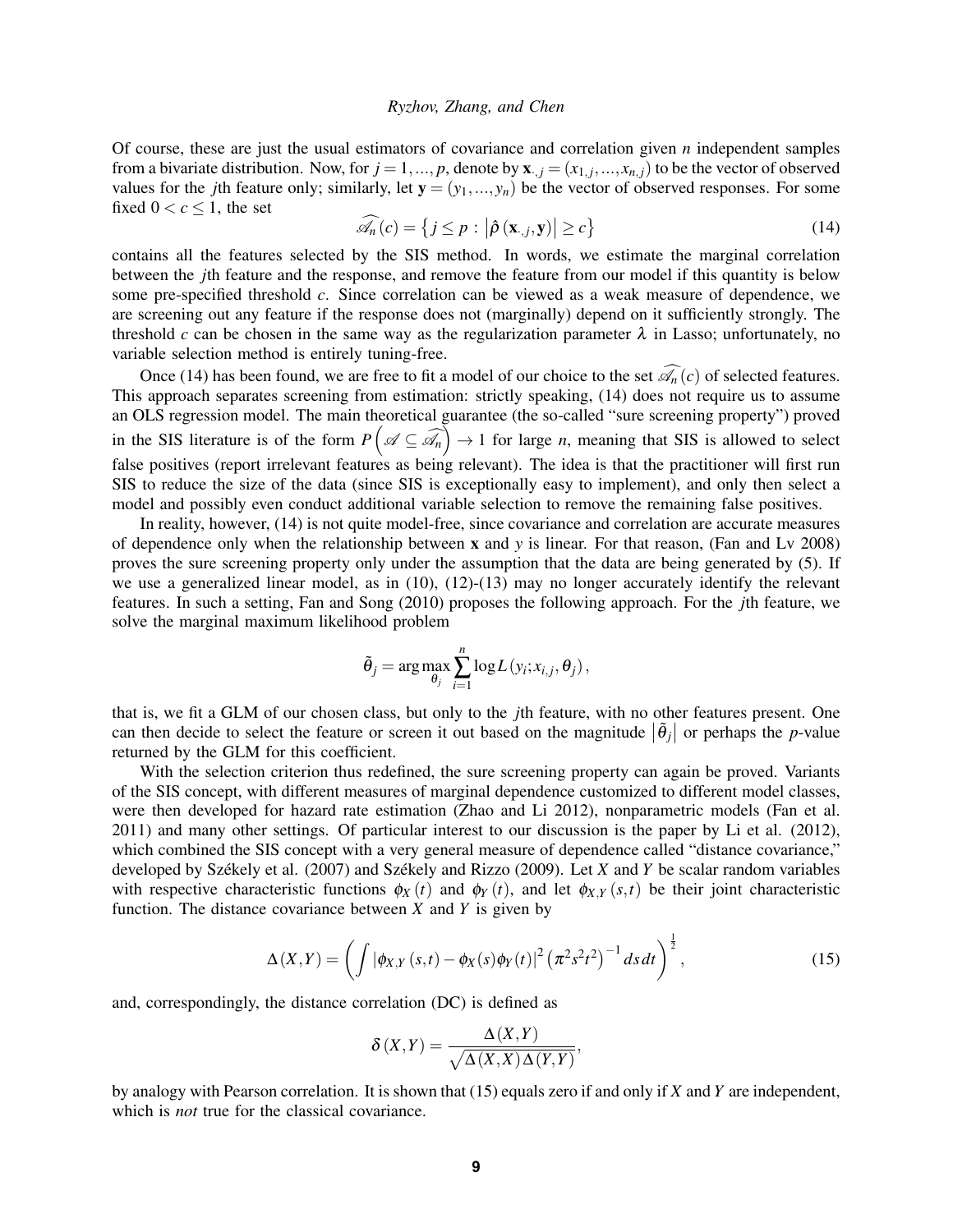Suppose now that we have *n* independent samples  $(\mathbf{x}_i, y_i)$  of data. Székely et al. (2007) proposed, and proved the consistency of, the estimator

$$
\widehat{\Delta}(\mathbf{x}, \mathbf{y}) = (\widehat{S}_1 + \widehat{S}_2 - 2\widehat{S}_3)^{\frac{1}{2}}, \n\widehat{\delta}(\mathbf{x}, \mathbf{y}) = \frac{\widehat{\Delta}(\mathbf{x}, \mathbf{y})}{\sqrt{\widehat{\Delta}(\mathbf{x}, \mathbf{x})\widehat{\Delta}(\mathbf{y}, \mathbf{y})}},
$$

where

$$
\widehat{S}_1 = \frac{1}{n^2} \sum_{i=1}^n \sum_{j=1}^n |x_i - x_j| \cdot |y_i - y_j|
$$
  
\n
$$
\widehat{S}_2 = \left( \frac{1}{n^2} \sum_{i=1}^n \sum_{j=1}^n |x_i - x_j| \right) \cdot \left( \frac{1}{n^2} \sum_{i=1}^n \sum_{j=1}^n |y_i - y_j| \right)
$$
  
\n
$$
\widehat{S}_3 = \frac{1}{n^3} \sum_{i=1}^n \sum_{j=1}^n \sum_{l=1}^n |x_i - x_l| \cdot |y_j - y_l|.
$$

Note that this estimator is purely data-driven and does not require any knowledge of the distribution of  $(X, Y)$  other than very general assumptions on the existence of its moments.

The SIS method proposed by [Li et al. \(2012\)](#page-13-22) simply returns the selection set

$$
\widehat{\mathscr{A}_n}(c) = \left\{ j \leq p : \left| \hat{\delta}(\mathbf{x}_{\cdot,j}, \mathbf{y}) \right| \geq c \right\},\
$$

and is shown to retain the sure screening property. This version of SIS is truly model-free, as DC does not require any assumptions about the functional dependence of *y* on *x*.

This generality comes at a cost. The validity of SIS crucially depends on the degree to which the relevance of the *j*th feature can be captured in its marginal dependence on the response. This may not be the case; there may be complex interactions between features that make it possible to detect their relevance only when they are all considered simultaneously. Lasso would be in a better position than SIS to detect such forms of joint dependence, precisely because it includes all of the features in the penalized estimation problem. On the other hand, because SIS focuses on marginal dependence, it often runs much faster than Lasso in large applications: since the computational complexity of [\(9\)](#page-6-2) is polynomial in both *n* and *p*, it is much easier to solve *p* marginal likelihood problems (or compute *p* DC estimators) than to solve one problem of size  $n \times p$ . We may note, however, that the two approaches need not be in opposition to each other, and one is always free to select a model and run Lasso after a preliminary screening step using SIS.

#### 4 APPROXIMATE INFERENCE

Once more, let us consider the OLS regression model [\(5\)](#page-4-1). It is well-known that [\(6\)](#page-4-2) is solved by  $\theta_n^{OLS} =$  $(X^{\top}X)^{-1}X^{\top}y$ , where X is the matrix whose *i*th row is the observation  $x_i$ . The same computation can be performed recursively. Let  $\theta_n$  be the OLS estimator given the data  $(\mathbf{x}_i, y_i)_{i=1}^n$  $\sum_{i=1}^n$ , and let  $\Sigma_n = (\mathbf{X}^\top \mathbf{X})^{-1}$ . If a new observation  $(\mathbf{x}_{n+1}, y_{n+1})$  becomes available, the recursive update

<span id="page-9-0"></span>
$$
\Sigma_{n+1}^{-1} = \Sigma_n^{-1} + x_{n+1} x_{n+1}^{\top}, \tag{16}
$$

$$
\theta_{n+1} = \theta_n - \left(\mathbf{x}_{n+1}^\top \theta_n - y_{n+1}\right) \Sigma_{n+1} x_{n+1} \tag{17}
$$

yields the correct OLS estimator for the data  $(\mathbf{x}_i, y_i)_{i=1}^{n+1}$  $\sum_{i=1}^{n+1}$ . Due to the Sherman-Morrison formula,  $\Sigma_{n+1}$  can be computed without explicit matrix inversion, and therefore [\(16\)](#page-9-0)-[\(17\)](#page-9-0) can be computed very quickly. One can use an arbitrary  $\theta_0$  and set  $\Sigma_0 = \kappa \cdot I$  for small  $\kappa > 0$  while preserving statistical consistency.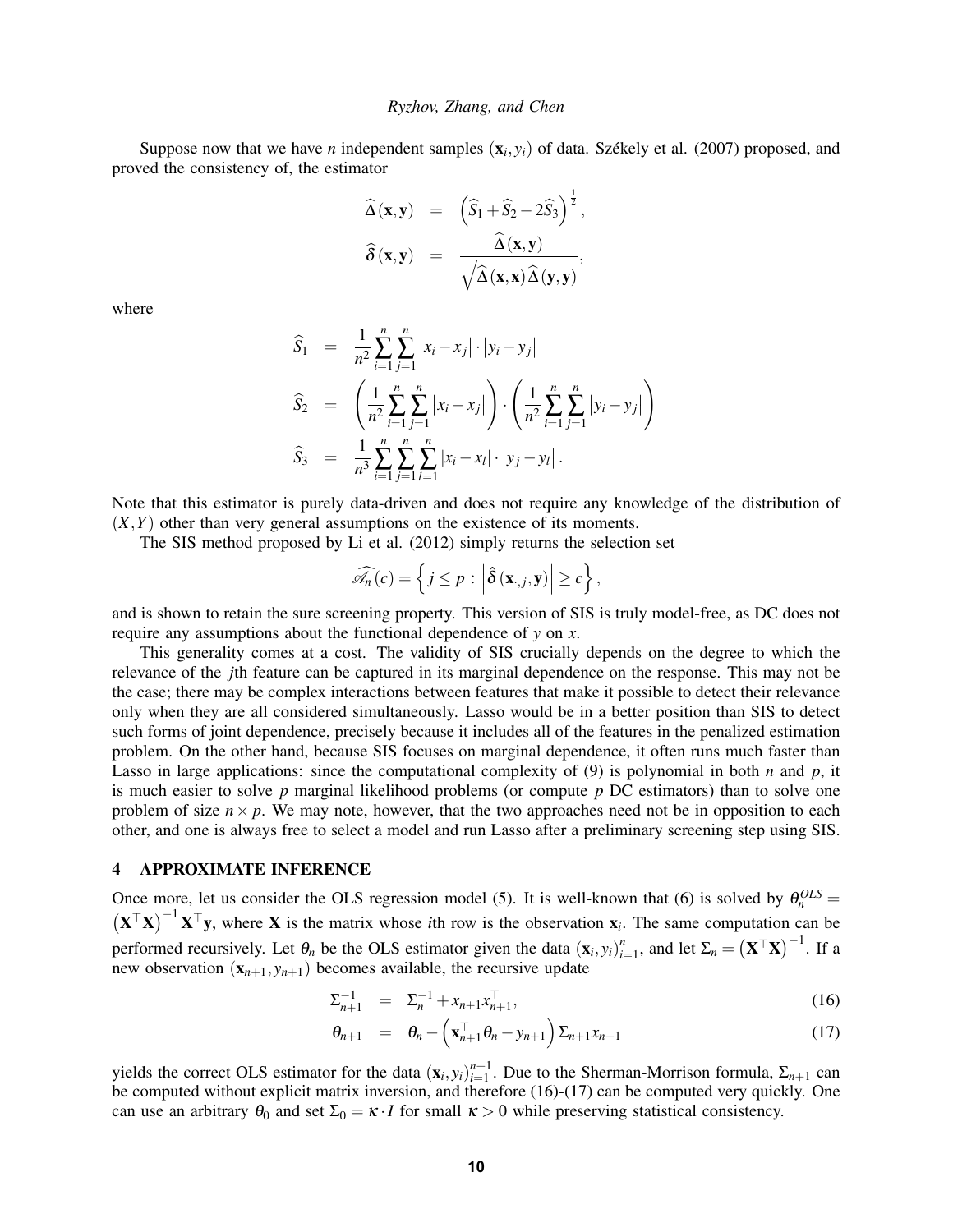This is very useful in applications where statistical models are used for online decision-making. Our discussion of A/B testing in Section [2.4](#page-4-3) was motivated by e-commerce applications where businesses or platforms seek to identify algorithms, price recommendations, and website designs. In many such problems, decisions are made in an online manner: for example, when a new visitor searches for a product, an algorithm has to calculate a pricing offer during the time that it takes to load the webpage. The ability to efficiently update a statistical model with new information becomes very important in such a setting.

Unfortunately, outside of the OLS setting, there are many useful statistical models where no clean recursive update such as [\(16\)](#page-9-0)-[\(17\)](#page-9-0) is available. One example is the logistic regression model, a special case of [\(10\)](#page-7-1) where  $Y \in \{0, 1\}$  and

<span id="page-10-2"></span>
$$
P(Y=1|\mathbf{x}) = \frac{1}{1 + e^{-\mathbf{x}^\top \beta}},\tag{18}
$$

where x and  $\beta$  are the usual vectors of covariates and regression coefficients, respectively. In personalized pricing, this model is more relevant than OLS because the only response observed from the user is whether or not the product is purchased for the price that was offered. Typically, one fits the model by calculating the maximum likelihood estimator of  $\beta$ , for which there is no closed-form expression; one instead uses numerical procedures such as Newton's method. Finding a *recursive* update for the maximum likelihood estimator seems hopeless.

Researchers have been working on this problem since at least [Spiegelhalter and Lauritzen \(1990\).](#page-14-20) This paper proposed the update

<span id="page-10-0"></span>
$$
\Sigma_{n+1}^{-1} = \Sigma_n^{-1} + \nu \mathbf{x}_{n+1} \mathbf{x}_{n+1}^{\top}, \tag{19}
$$

$$
\theta_{n+1} = \theta_n - \left(\frac{1}{1 + e^{-\mathbf{x}_{n+1}^{\top}\theta_n}} - y_{n+1}\right) \Sigma_{n+1} \mathbf{x}_{n+1},
$$
\n(20)

with  $v > 0$  being a fixed tunable parameter. Comparing [\(20\)](#page-10-0) with [\(17\)](#page-9-0), we can see that this approach essentially treats logistic regression as if it were linear regression. Equation [\(20\)](#page-10-0) is obtained by replacing the residual term  $y_{n+1} - x_{n+1}^{\top} \theta_n$  of the linear regression with the "residual" term  $y_{n+1} - \left(1 + e^{-x_{n+1}^{\top} \theta_n}\right)^{-1}$ of the logistic regression. Very similar approaches were later proposed by [Jaakkola and Jordan \(2000\)](#page-12-22) and [Qu et al. \(2013\);](#page-13-23) they mainly differ in the calculations used for the parameter  $v$ , which stands in for the variance of the residuals in linear regression (there being no such quantity in logistic regression).

It may seem surprising that [\(19\)](#page-10-0)-[\(20\)](#page-10-0) would ever work, since it appears to impose linear structure on a problem that is inherently very nonlinear, but all of the above-cited papers reported promising practical performance for this technique. More recently, [Chen and Ryzhov \(2020\)](#page-12-23) showed that  $\theta_n \to \beta$  under this method of updating θ*n*. The deeper reason for why this approach works ties into the theory of stochastic approximation, which is well-known to the simulation community.

Classical stochastic approximation or SA [\(Pasupathy and Kim 2011\)](#page-13-24) is an iterative procedure for finding roots  $\beta$  of the system  $\nabla_{\theta} F(\theta) = 0$  by recursively computing  $\theta_{n+1} = \theta_n + \alpha_n \nabla_{\theta} F(\theta_n)$ , where  $\alpha_n$ is a deterministic stepsize. [Bottou \(1998\)](#page-11-5) applied SA to online maximum likelihood estimation, where the goal is to solve  $\max_{\theta} \sum_{i=1}^{n} \log L(y_i; \mathbf{x}_i, \theta)$  for increasingly large *n*. One simply computes

<span id="page-10-1"></span>
$$
\theta_{n+1} = \theta_n + \alpha_n \nabla_{\theta} L(y_{n+1}; \mathbf{x}_{n+1}, \theta_n), \qquad (21)
$$

using the gradient of the marginal likelihood of the most recent observation. As it turns out, the update in [\(20\)](#page-10-0) can be viewed as a version of [\(21\)](#page-10-1) for a transformed version of  $\theta_{n+1}$ . Specifically, we first assume that lim<sub>*n*→∞</sub>  $\frac{1}{n}$   $\sum_{i=1}^{n}$  **x**<sub>i</sub>x<sub>i</sub><sup>T</sup> = **A**, where **A** is a positive definite matrix (this is a well-known sufficient condition for the consistency of the ordinary least squares estimator). One can then interpret [\(20\)](#page-10-0) as a version of [\(21\)](#page-10-1) applied to the iterate  $\frac{1}{\nu}A^{-\frac{1}{2}}\theta_n$ , rather than to  $\theta_n$  directly. Consistency is achieved for any value of the tunable parameter *v*, although of course practical performance will be sensitive to this value.

This methodology can be very useful when dealing with complicated likelihood functions arising from, e.g., censored data. Suppose that we are trying to estimate a scalar quantity  $\mu$ ; suppose, furthermore, that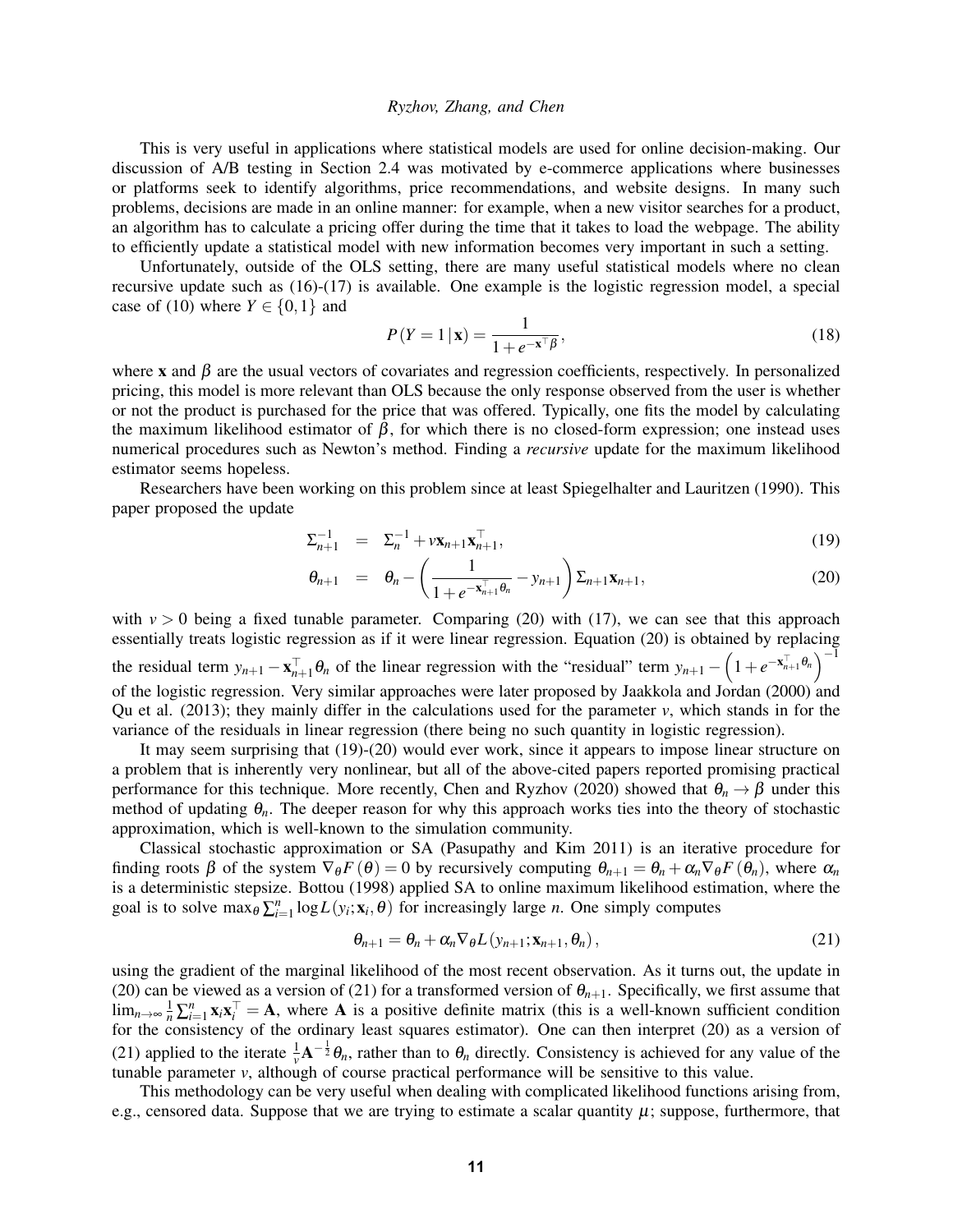there is a sequence of i.i.d. observations  $Y_n \sim \mathcal{N}(\mu, \sigma^2)$ , but we only see censored binary signals of the form  $B_n = 1_{\{Y_n > b_n\}}$  with some sequence  $\{b_n\}$  of thresholds. For example, consider a medical application where  $b_n$  represents the dose of an experimental drug prescribed to a human patient, with  $Y_n$  being that individual patient's maximum tolerance for the drug, and  $B<sub>n</sub>$  indicating the presence or absence of side effects. In such a setting, [\(21\)](#page-10-1) has the simple form

$$
\theta_{n+1} = \theta_n - \alpha_n \left( B_{n+1} \frac{1}{\sigma} \frac{\phi(q_{n+1})}{\Phi(q_{n+1})} - (1 - B_{n+1}) \frac{1}{\sigma} \frac{\phi(q_{n+1})}{\Phi(q_{n+1})} \right),
$$

with  $q_{n+1} = \frac{b_{n+1} - \theta_n}{\sigma}$  $\frac{1-\theta_n}{\sigma}$  and  $\phi$ ,  $\Phi$  being the standard normal pdf and cdf.

This method also admits another interpretation using Bayesian statistics. In Bayesian models, the unknown model parameters, such as  $\beta$  in logistic regression, are viewed as random variables whose distribution reflects the beliefs of the decision-maker and evolves over time as new information is acquired. By constructing a probabilistic model of, e.g.,  $\beta$  in [\(18\)](#page-10-2), we are able to assess the likelihood of  $P(Y = 1 | \mathbf{x})$ taking on different values under the same x. Such probabilistic forecasts can be integrated with optimization methods such as Thompson sampling [\(Russo and Van Roy 2014\)](#page-13-25) or expected improvement [\(Chen and](#page-12-24) [Ryzhov 2019\)](#page-12-24) to make decisions that account for the uncertainty in our estimate of  $\beta$ .

In OLS regression, Bayesian assumptions lead to virtually no change in the update [\(16\)](#page-9-0)-[\(17\)](#page-9-0), but there is no convenient Bayesian update for the other examples in this section. The methods described above can be interpreted using the framework of *approximate Bayesian inference*, where the posterior distribution of belief, given a set of observations, is projected onto a desired distributional family (often normal) in order to easily interface with the aforementioned optimization procedures. In fact, such approximations, often called "variational Bayesian," have been used for many years in practical applications, the most noteworthy example being [Dangauthier et al. \(2007\),](#page-12-25) which applied them to estimate skill levels of users in competitive online gaming. Other work along these lines includes [Das and Magdon-Ismail \(2009\),](#page-12-26) [Qu et al. \(2015\),](#page-13-26) and [Zhang and Song \(2017\).](#page-14-21) The work by [Chen and Ryzhov \(2020\)](#page-12-23) was the first to prove the statistical consistency of these various methods by interpreting them under a unified SA framework.

# 5 CONCLUSION

We have barely scratched the surface with regard to the opportunities for bringing ideas from statistics into simulation research. Another very promising area, which we have not been able to discuss in detail here, is the development of hypothesis tests for complex uncertain objects. For example, the recent work on robust uncertainty quantification [\(Lam 2016\)](#page-13-27) draws on ideas from distributionally robust optimization, where confidence sets are constructed around probability distributions. Another example is the work by [Plumlee and Nelson \(2018\),](#page-13-28) which seeks to build confidence sets for the optimal solution of a global optimization problem. We believe that there is much value in bringing a statistical perspective to these and other problems in simulation, and hope that the present tutorial will help to build interest in these topics.

# REFERENCES

- <span id="page-11-1"></span>Ankenman, B., B. L. Nelson, and J. Staum. 2010. "Stochastic Kriging for Simulation Metamodeling". *Operations Research* 58(2):371–382.
- <span id="page-11-0"></span>Barton, R. R. 2013. "Designing Simulation Experiments". In *Proceedings of the 2013 Winter Simulation Conference*, edited by R. Pasupathy, S.-H. Kim, A. Tolk, R. Hill, and M. E. Kuhl, 342–353: Piscataway, New Jersey: Institute of Electrical and Electronics Engineers, Inc.
- <span id="page-11-3"></span>Basse, G. W., and E. M. Airoldi. 2018. "Model-Assisted Design of Experiments in the Presence of Network-Correlated Outcomes". *Biometrika* 105(4):849–858.
- <span id="page-11-4"></span>Belloni, A., and V. Chernozhukov. 2013. "Least Squares After Model Selection in High-Dimensional Sparse Models". *Bernoulli* 19(2):521–547.

<span id="page-11-2"></span>Bhat, N., V. F. Farias, C. C. Moallemi, and D. Sinha. 2019. "Near Optimal A-B Testing". *Management Science (to appear)*.

<span id="page-11-5"></span>Bottou, L. 1998. "Online Learning and Stochastic Approximations". In *On-Line Learning in Neural Networks*, edited by D. Saad, 9–42. Cambridge: Cambridge University Press.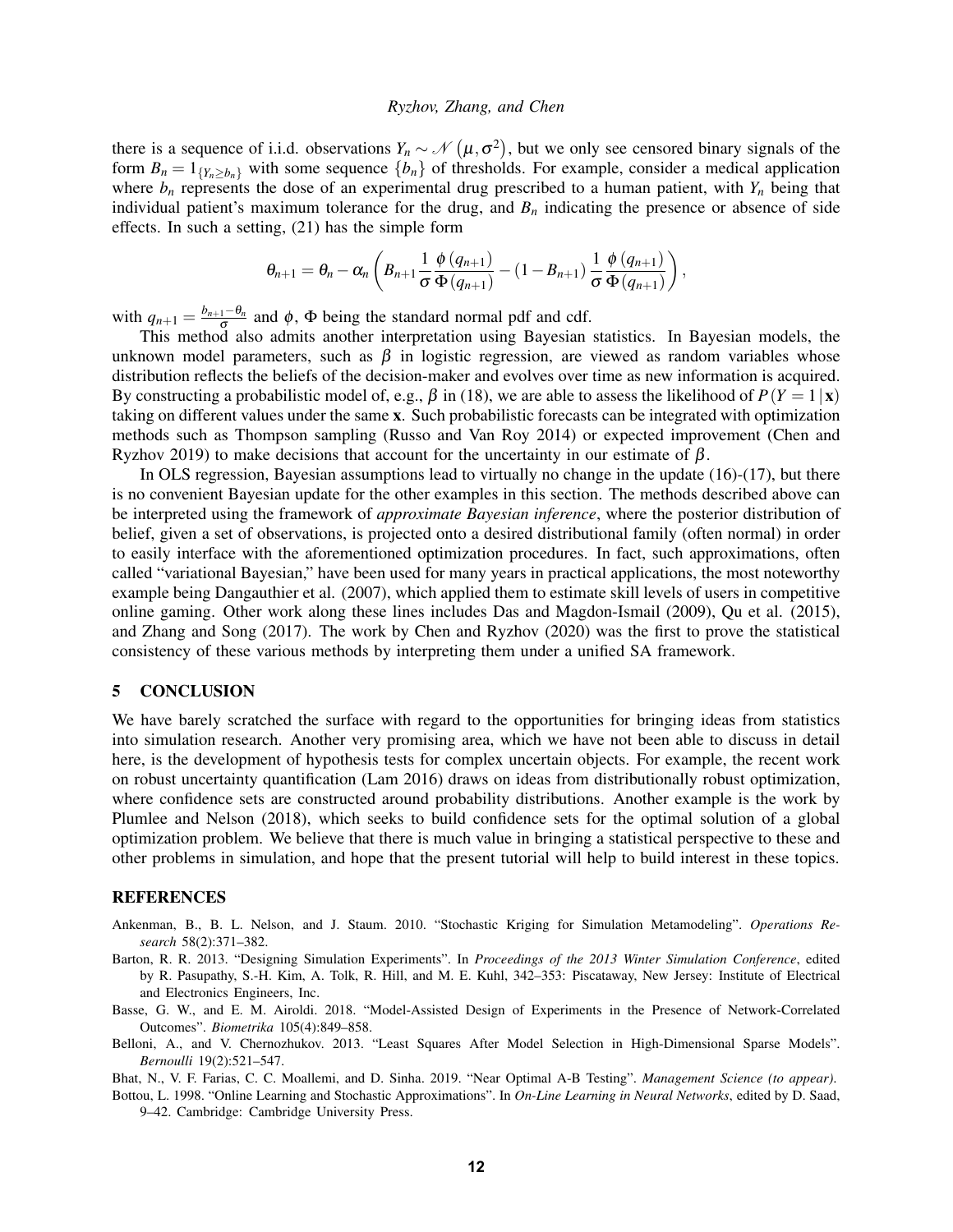- <span id="page-12-5"></span>Chen, X., K. Wang, and F. Yang. 2013. "Stochastic Kriging with Qualitative Factors". In *Proceedings of the 2013 Winter Simulation Conference*, edited by R. Pasupathy, S.-H. Kim, A. Tolk, R. Hill, and M. E. Kuhl, 790–801: Piscataway, New Jersey: Institute of Electrical and Electronics Engineers, Inc.
- <span id="page-12-24"></span>Chen, Y., and I. O. Ryzhov. 2019. "Complete Expected Improvement Converges to an Optimal Budget Allocation". *Advances in Applied Probability* 51(1):209–235.
- <span id="page-12-23"></span>Chen, Y., and I. O. Ryzhov. 2020. "Consistency Analysis of Sequential Learning Under Approximate Bayesian Inference". *Operations Research* 68(1):295–307.
- <span id="page-12-25"></span>Dangauthier, P., R. Herbrich, T. Minka, and T. Graepel. 2007. "TrueSkill Through Time: Revisiting the History of Chess". In *Advances in Neural Information Processing Systems*, edited by J. C. Platt, D. Koller, Y. Singer, and S. Roweis, Volume 20, 337–344: Red Hook, New York: Curran Associates, Inc.
- <span id="page-12-26"></span>Das, S., and M. Magdon-Ismail. 2009. "Adapting to a Market Shock: Optimal Sequential Market-Making". In *Advances in Neural Information Processing Systems*, edited by D. Koller, D. Schuurmans, Y. Bengio, and L. Bottou, Volume 21, 361–368. Red Hook, New York: Curran Associates, Inc.
- <span id="page-12-0"></span>Dudewicz, E. J., and S. R. Dalal. 1975. "Allocation of Observations in Ranking and Selection with Unequal Variances". *Sankhyā: The Indian Journal of Statistics B37(1):28-78.*
- <span id="page-12-21"></span>Fan, J., Y. Feng, and R. Song. 2011. "Nonparametric Independence Screening in Sparse Ultra-High-Dimensional Additive Models". *Journal of the American Statistical Association* 106(494):544–557.
- <span id="page-12-14"></span>Fan, J., F. Han, and H. Liu. 2014. "Challenges of Big Data Analysis". *National Science Review* 1(2):293–314.
- <span id="page-12-19"></span>Fan, J., and J. Lv. 2008. "Sure Independence Screening for Ultrahigh Dimensional Feature Space". *Journal of the Royal Statistical Society* B70(5):849–911.
- <span id="page-12-20"></span>Fan, J., and R. Song. 2010. "Sure Independence Screening in Generalized Linear Models with NP-Dimensionality". *The Annals of Statistics* 38(6):3567–3604.
- <span id="page-12-16"></span>Gaiffas, S., and A. Guilloux. 2012. "High-Dimensional Additive Hazards Models and the Lasso". *Electronic Journal of Statistics* 6:522–546.
- <span id="page-12-2"></span>Glynn, P. W. 1987. "Likelihood Ratio Gradient Estimation: An Overview". In *Proceedings of the 1987 Winter Simulation Conference*, edited by A. Thesen, H. Grant, and D. W. Kelton, 366–375: Piscataway, New Jersey: Institute of Electrical and Electronics Engineers, Inc.
- <span id="page-12-1"></span>Glynn, P. W., and D. L. Iglehart. 1990. "Simulation Output Analysis Using Standardized Time Series". *Mathematics of Operations Research* 15(1):1–16.
- <span id="page-12-9"></span>Haaland, B., and P. Z. G. Qian. 2010. "An Approach to Constructing Nested Space-Filling Designs for Multi-Fidelity Computer Experiments". *Statistica Sinica* 20(3):1063–1075.
- <span id="page-12-13"></span>Han, B., I. O. Ryzhov, and B. Defourny. 2016. "Optimal Learning in Linear Regression with Combinatorial Feature Selection". *INFORMS Journal on Computing* 28(4):721–735.
- <span id="page-12-15"></span>Hastie, T., R. Tibshirani, and J. Friedman. 2009. *The Elements of Statistical Learning: Data Mining, Inference, and Prediction*. Springer Science & Business Media.
- <span id="page-12-10"></span>He, X. 2019. "Sliced Rotated Sphere Packing Designs". *Technometrics* 61(1):66–76.
- <span id="page-12-3"></span>Hong, L. J., and B. L. Nelson. 2009. "A Brief Introduction To Optimization Via Simulation". In *Proceedings of the 2009 Winter Simulation Conference*, edited by M. Rosetti, R. Hill, B. Johansson, A. Dunkin, and R. Ingalls, 75–85: Piscataway, New Jersey: Institute of Electrical and Electronics Engineers, Inc.
- <span id="page-12-18"></span>Huang, J., J. L. Horowitz, and F. Wei. 2010. "Variable Selection in Nonparametric Additive Models". *The Annals of Statistics* 38(4):2282–2313.
- <span id="page-12-17"></span>Ibrahim, J. G., H. Zhu, R. I. Garcia, and R. Guo. 2011. "Fixed and Random Effects Selection in Mixed Effects Models". *Biometrics* 67(2):495–503.
- <span id="page-12-22"></span>Jaakkola, T. S., and M. I. Jordan. 2000. "Bayesian Parameter Estimation via Variational Methods". *Statistics and Computing* 10(1):25–37.
- <span id="page-12-4"></span>Jiang, G., L. J. Hong, and B. L. Nelson. 2020. "Online Risk Monitoring Using Offline Simulation". *INFORMS Journal on Computing* 32(2):356–375.
- <span id="page-12-6"></span>Johnson, M. E., L. M. Moore, and D. Ylvisaker. 1990. "Minimax and Maximin Distance Designs". *Journal of Statistical Planning and Inference* 26(2):131–148.
- <span id="page-12-7"></span>Joseph, V. R., E. Gul, and S. Ba. 2015. "Maximum Projection Designs for Computer Experiments". *Biometrika* 102(2):371–380.
- <span id="page-12-11"></span>Joseph, V. R., E. Gul, and S. Ba. 2020. "Designing Computer Experiments with Multiple Types of Factors: The MaxPro Approach". *Journal of Quality Technology (to appear)*.
- <span id="page-12-8"></span>Joseph, V. R., and Y. Hung. 2008. "Orthogonal-Maximin Latin Hypercube Designs". *Statistica Sinica* 18(1):171–186.
- <span id="page-12-12"></span>Kallus, N. 2018. "Optimal A Priori Balance in the Design of Controlled Experiments". *Journal of the Royal Statistical Society* B80(1):85–112.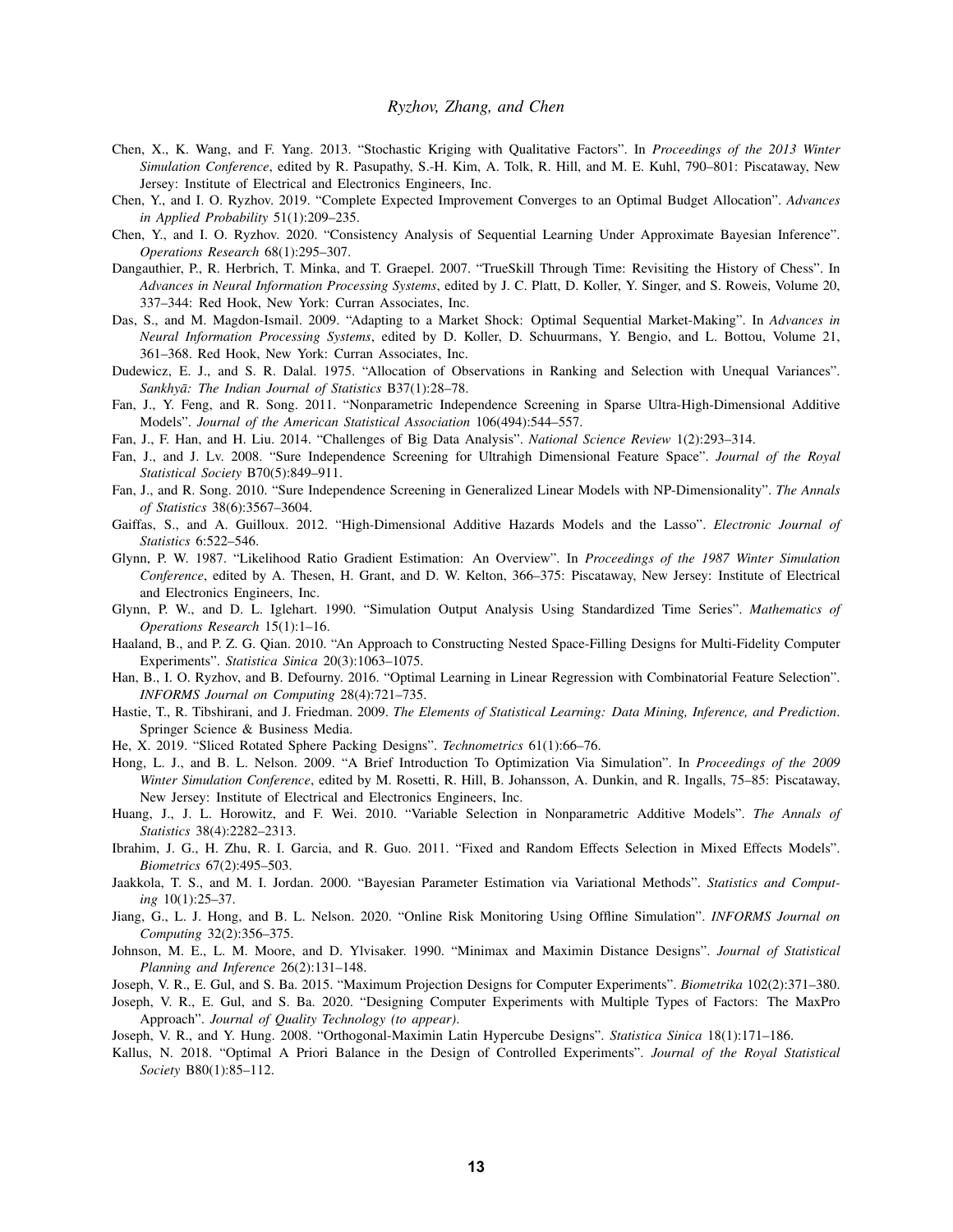- <span id="page-13-2"></span>Kelton, W. D., and R. R. Barton. 2003. "Experimental Design for Simulation". In *Proceedings of the 2003 Winter Simulation Conference*, edited by S. Chick, P. J. Sanchez, D. Ferrin, and D. J. Morrice, 59–65: Piscataway, New Jersey: Institute of ´ Electrical and Electronics Engineers, Inc.
- <span id="page-13-1"></span>Kleijnen, J. P. C. 2009. "Kriging Metamodeling in Simulation: A Review". *European Journal of Operational Research* 192(3):707– 716.
- <span id="page-13-21"></span>Kleiner, A., A. Talwalkar, P. Sarkar, and M. I. Jordan. 2014. "A Scalable Bootstrap for Massive Data". *Journal of the Royal Statistical Society* B76(4):795–816.
- <span id="page-13-16"></span>Lai, T. L., and C. Z. Wei. 1982. "Least Squares Estimates in Stochastic Regression Models with Applications to Identification and Control of Dynamic Systems". *The Annals of Statistics* 10(1):154–166.
- <span id="page-13-27"></span>Lam, H. 2016. "Advanced Tutorial: Input Uncertainty and Robust Analysis in Stochastic Simulation". In *Proceedings of the 2016 Winter Simulation Conference*, edited by T. M. K. Roeder, P. I. Frazier, R. Szechtman, E. Zhou, T. Huschka, and S. E. Chick, 178–192.
- <span id="page-13-4"></span>Law, A. M. 2017. "A Tutorial on Design of Experiments for Simulation Modeling". In *Proceedings of the 2017 Winter Simulation Conference*, edited by W. K. V. Chan, A. D'Ambrogio, G. Zacharewicz, N. Mustafee, G. Wainer, and E. Page, 550–564.
- <span id="page-13-17"></span>Li, J., S. Netessine, and S. Koulayev. 2018. "Price to Compete...with Many: How to Identify Price Competition in High-Dimensional Space". *Management Science* 64(9):4118–4136.
- <span id="page-13-19"></span>Li, Q., R. Xi, and N. Lin. 2010. "Bayesian Regularized Quantile Regression". *Bayesian Analysis* 5(3):533–556.
- <span id="page-13-22"></span>Li, R., W. Zhong, and L. Zhu. 2012. "Feature Screening via Distance Correlation Learning". *Journal of the American Statistical Association* 107(499):1129–1139.
- <span id="page-13-18"></span>Lin, Y., and B. L. Nelson. 2016. "Simulation Analytics for Virtual Statistics via k Nearest Neighbors". In *Proceedings of the 2016 Winter Simulation Conference*, edited by T. M. K. Roeder, P. I. Frazier, R. Szechtman, E. Zhou, T. Huschka, and S. E. Chick, 448–459: Piscataway, New Jersey: Institute of Electrical and Electronics Engineers, Inc.
- <span id="page-13-8"></span>McKay, M. D., R. J. Beckman, and W. J. Conover. 1979. "Comparison of Three Methods for Selecting Values of Input Variables in the Analysis of Output From a Computer Code". *Technometrics* 21(2):239–245.
- <span id="page-13-20"></span>Meier, L., S. Van de Geer, and P. Bühlmann. 2008. "The Group Lasso for Logistic Regression". *Journal of the Royal Statistical Society* B70(1):53–71.
- <span id="page-13-13"></span>Morgan, K. L., and D. B. Rubin. 2012. "Rerandomization to Improve Covariate Balance in Experiments". *The Annals of Statistics* 40(2):1263–1282.
- <span id="page-13-5"></span>Morris, M. D., and T. J. Mitchell. 1995. "Exploratory Designs for Computational Experiments". *Journal of Statistical Planning and Inference* 43(3):381–402.
- <span id="page-13-3"></span>Nelson, B. L. 2016. "'Some Tactical Problems in Digital Simulation' for the Next 10 Years". *Journal of Simulation* 10(1):2–11.
- <span id="page-13-9"></span>Owen, A. B. 1994. "Controlling Correlations in Latin Hypercube Samples". *Journal of the American Statistical Association* 89(428):1517–1522.
- <span id="page-13-24"></span>Pasupathy, R., and S. Kim. 2011. "The Stochastic Root-Finding Problem: Overview, Solutions, and Open Questions". *ACM Transactions on Modeling and Computer Simulation* 21(3):19:1–19:23.
- <span id="page-13-28"></span>Plumlee, M., and B. L. Nelson. 2018. "Plausible Optima". In *Proceedings of the 2018 Winter Simulation Conference*, edited by M. Rabe, A. A. Juan, N. Mustafee, A. Skoogh, S. Jain, and B. Johansson, 1981–1992.
- <span id="page-13-15"></span>Pokhilko, V., Q. Zhang, L. Kang, and D. P. Mays. 2019. "D-Optimal Design for Network A/B Testing". *Journal of Statistical Theory and Practice* 13(4). Article 61.
- <span id="page-13-10"></span>Qian, P. Z. 2009. "Nested Latin Hypercube Designs". *Biometrika* 96(4):957–970.
- <span id="page-13-11"></span>Qian, P. Z. 2012. "Sliced Latin Hypercube Designs". *Journal of the American Statistical Association* 107(497):393–399.
- <span id="page-13-23"></span>Qu, H., I. O. Ryzhov, and M. C. Fu. 2013. "Learning Logistic Demand Curves in Business-to-Business Pricing". In *Proceedings of the 2013 Winter Simulation Conference*, edited by R. Pasupathy, S.-H. Kim, A. Tolk, R. Hill, and M. E. Kuhl, 29–40: Piscataway, New Jersey: Institute of Electrical and Electronics Engineers, Inc.
- <span id="page-13-26"></span>Qu, H., I. O. Ryzhov, M. C. Fu, and Z. Ding. 2015. "Sequential Selection with Unknown Correlation Structures". *Operations Research* 63(4):931–948.

<span id="page-13-0"></span>Robbins, H., and S. Monro. 1951. "A Stochastic Approximation Method". *The Annals of Mathematical Statistics* 22(3):400–407.

- <span id="page-13-25"></span>Russo, D., and B. Van Roy. 2014. "Learning to Optimize via Posterior Sampling". *Mathematics of Operations Research* 39(4):1221– 1243.
- <span id="page-13-6"></span>Sacks, J., W. J. Welch, T. J. Mitchell, and H. P. Wynn. 1989. "Design and Analysis of Computer Experiments". *Statistical Science* 4(4):409–423.
- <span id="page-13-12"></span>Shahriari, B., K. Swersky, Z. Wang, R. P. Adams, and N. De Freitas. 2015. "Taking the Human Out of the Loop: A Review of Bayesian Optimization". *Proceedings of the IEEE* 104(1):148–175.
- <span id="page-13-14"></span>Shen, H., L. J. Hong, and X. Zhang. 2017. "Ranking and Selection with Covariates". In *Proceedings of the 2017 Winter Simulation Conference*, edited by W. K. V. Chan, A. D'Ambrogio, G. Zacharewicz, N. Mustafee, G. Wainer, and E. Page, 2137–2148: Piscataway, New Jersey: Institute of Electrical and Electronics Engineers, Inc.
- <span id="page-13-7"></span>Shewry, M. C., and H. P. Wynn. 1987. "Maximum Entropy Sampling". *Journal of Applied Statistics* 14(2):165–170.